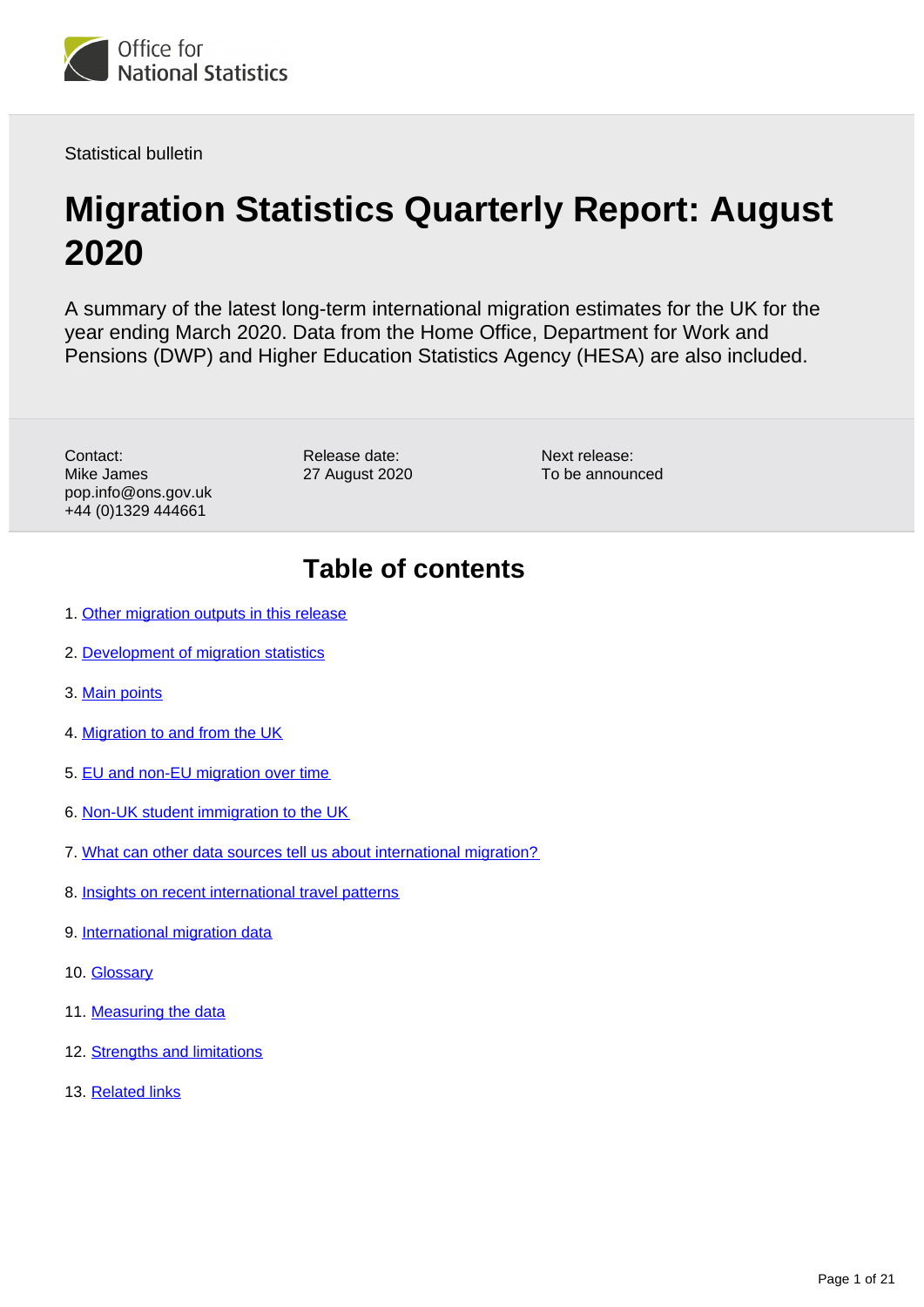## <span id="page-1-0"></span>**1 . Other migration outputs in this release**

Other international migration outputs released today (27 August 2020) can be found on the following pages:

- [Immigration Statistics, year ending June 2020 \(Home Office\)](https://www.gov.uk/government/statistics/immigration-statistics-year-ending-june-2020)
- [EU Settlement Scheme Quarterly Statistics \(Home Office\)](https://www.gov.uk/government/collections/eu-settlement-scheme-statistics)
- [Local area migration indicators, August 2020](https://www.ons.gov.uk/peoplepopulationandcommunity/populationandmigration/migrationwithintheuk/datasets/localareamigrationindicatorsunitedkingdom)
- [National Insurance number allocations to adult overseas nationals: January 2002 to June 2020](https://www.gov.uk/government/statistics/national-insurance-numbers-allocated-to-adult-overseas-nationals-to-june-2020)  [\(Department for Work and Pensions, DWP\)](https://www.gov.uk/government/statistics/national-insurance-numbers-allocated-to-adult-overseas-nationals-to-june-2020)

## **Impact of the coronavirus (COVID-19) on international migration statistics**

This release covers the period up to the year ending March 2020. However, the period in which data were collected from the International Passenger Survey (IPS) covers up to 16 March 2020. The IPS was suspended on this date because of the coronavirus (COVID-19).

The weighting methodology has been adapted for March to compensate for these missing data. This compensation means that the reporting period for this release remains unchanged. Quality assurance checks have confirmed that the new weighting methodology has not impacted the estimates. For more information on the impact of the coronavirus on the IPS, please see the [strengths and limitations](https://www.ons.gov.uk/peoplepopulationandcommunity/leisureandtourism/bulletins/overseastravelandtourism/januaryfebruaryandmarch2020provisionalresults#strengths-and-limitations) section of [Overseas travel and](https://www.ons.gov.uk/peoplepopulationandcommunity/leisureandtourism/bulletins/overseastravelandtourism/januaryfebruaryandmarch2020provisionalresults)  [tourism statistics: January, February and March provisional results](https://www.ons.gov.uk/peoplepopulationandcommunity/leisureandtourism/bulletins/overseastravelandtourism/januaryfebruaryandmarch2020provisionalresults).

In addition, it is recognised that international travel patterns have changed significantly in 2020 because of the coronavirus pandemic and therefore we have also provided insights on recent travel patterns in the period up to the end of June 2020 (see Section 8). However, this is only a partial picture and represents all travel movements, not just international migrants.

## <span id="page-1-1"></span>**2 . Development of migration statistics**

As part of our [transformation journey](https://www.ons.gov.uk/peoplepopulationandcommunity/populationandmigration/internationalmigration/articles/transformationofthepopulationandmigrationstatisticssystemoverview/2019-06-21) we are making use of all available data sources to provide a richer and deeper understanding of migration. We published our first set of preliminary adjustments in the August 2019 [Migration Statistics Quarterly Report \(MSQR\)](https://www.ons.gov.uk/peoplepopulationandcommunity/populationandmigration/internationalmigration/bulletins/migrationstatisticsquarterlyreport/august2019) to produce our current best assessment of migration trends. The methods applied in the current preliminary adjustments are described in the [Long-Term International Migration](https://www.ons.gov.uk/peoplepopulationandcommunity/populationandmigration/internationalmigration/methodologies/longterminternationalmigrationestimatesmethodology#provisional-and-final-estimates-of-long-term-international-migration)  [\(LTIM\) estimates methodology](https://www.ons.gov.uk/peoplepopulationandcommunity/populationandmigration/internationalmigration/methodologies/longterminternationalmigrationestimatesmethodology#provisional-and-final-estimates-of-long-term-international-migration).

While we go through this transformation journey, the MSQR has been reclassified as [Experimental Statistics](https://www.ons.gov.uk/news/statementsandletters/statementfromtheonsonthereclassificationofinternationalmigrationstatistics) to support this period of development and innovation to meet the public good.

As a result of the Migration Statistics Transformation Journey, the International Passenger Survey (IPS) being stretched beyond its original purpose and the impact of the coronavirus (COVID-19), this will be the last MSQR based on IPS estimates. Administrative data will be used to deliver new measures of migration from November 2020 onwards, making use of all available data to fully understand migration.

The limitations of the IPS are more prominent during periods of high uncertainty, such as the current coronavirus pandemic. This highlights the importance of making best use of all available data sources to understand migration.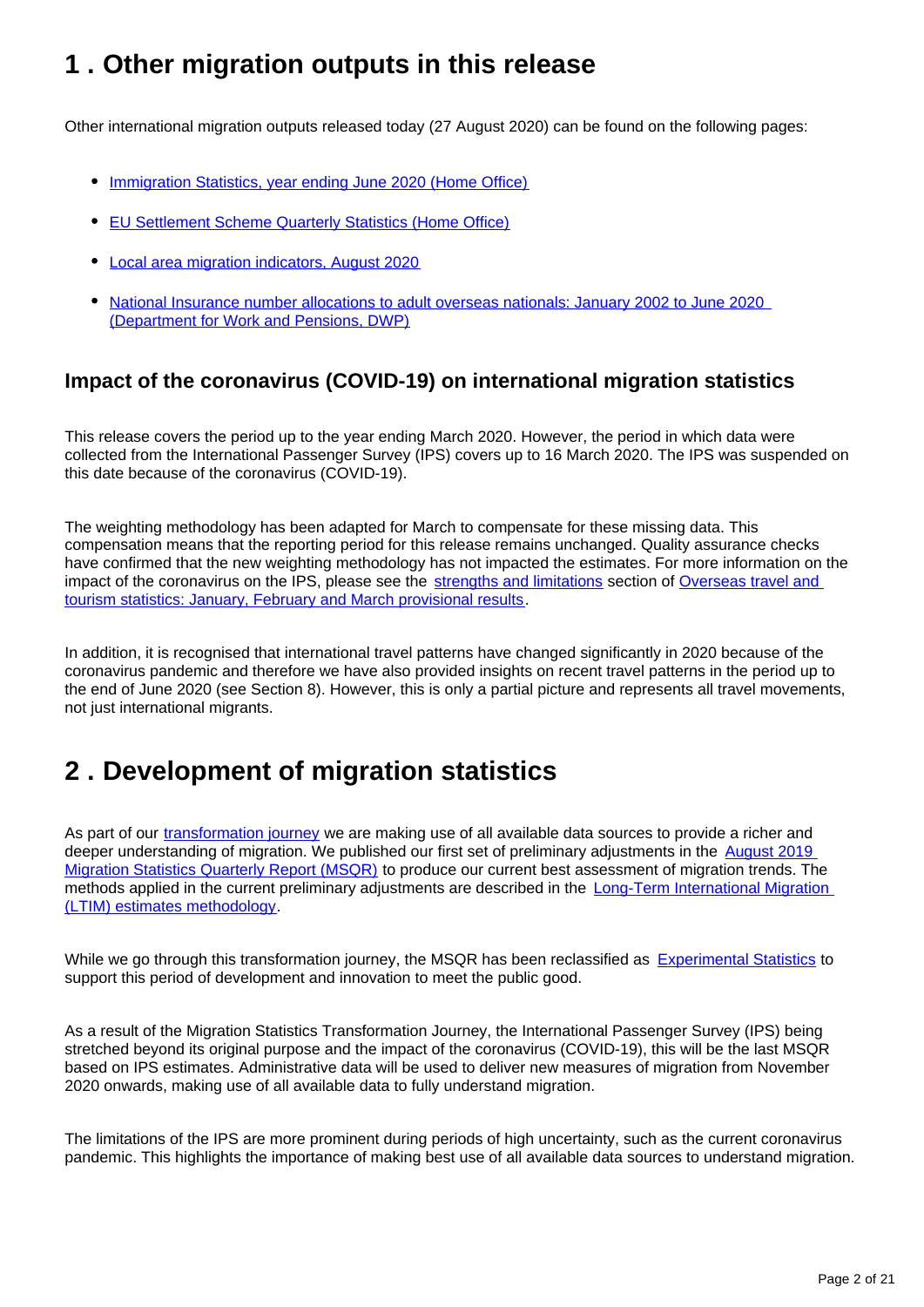## <span id="page-2-0"></span>**3 . Main points**

- To fully understand long-term international migration trends, we need to consider all available data sources; throughout this report, we provide our best assessment of migration trends given data availability.
- In the year ending March 2020, around 313,000 more people moved to the UK, intending to stay for 12 months or more than left the UK (net migration, the balance between immigration and emigration).
- Over the year, around 715,000 people moved to the UK (immigration) and around 403,000 people left the UK (emigration).
- The increase in immigration and net migration is being driven by an increase in non-EU nationals arriving in the UK for study reasons.
- Of those coming to the UK, 257,000 were arriving for formal study, with 458,000 arriving for work, family or other reasons.
- While collecting data for the Quarter 1 (Jan to Mar) 2020 International Passenger Survey (IPS), there was an overestimation in the number of non-EU students, particularly students coming from Asia; therefore an adjustment has been applied to non-EU student immigration for year ending Quarter 1 2020 estimates using Home Office visa allocations and consequently overall immigration and net migration estimates.
- This is the last MSQR to use IPS data; all future migration statistics will be administrative data-based estimates.

## **Statistician's comment**

"Our best estimate of net migration, using all available data sources, is 313,000 for the year ending March 2020. After a period of stability, we were seeing migration levels begin to increase in the past 12 months leading up to the coronavirus pandemic. This was being driven by increases in non-EU student arrivals, mainly from China and India.

"The IPS data were collected up to March 2020 and do not take into account the significant impact the pandemic has had on international migration since then."

Jay Lindop, Director of the Centre for International Migration, Office for National Statistics.

Follow ONS Director of the Centre for International Migration @JayLindop ONS

## <span id="page-2-1"></span>**4 . Migration to and from the UK**

In the year ending March 2020, long-term international migration continued to add to the UK population. Our current best estimates show that around 313,000 more people moved to the UK with an intention to stay for 12 months or more than left the UK (net migration).

The findings in this section are based on the preliminary adjusted estimates for the years in which they are available, as well as the additional adjustments for non-EU student immigration in Quarter 1 (Jan to Mar) 2020. International migration estimates for April 2020 onwards will no longer be measured using the International Passenger Survey (IPS), following the pausing of the IPS as a result of the coronavirus. For more information, please see our [transformation overview.](https://www.ons.gov.uk/peoplepopulationandcommunity/populationandmigration/internationalmigration/articles/transformationofthepopulationandmigrationstatisticssystemoverview/2019-06-21)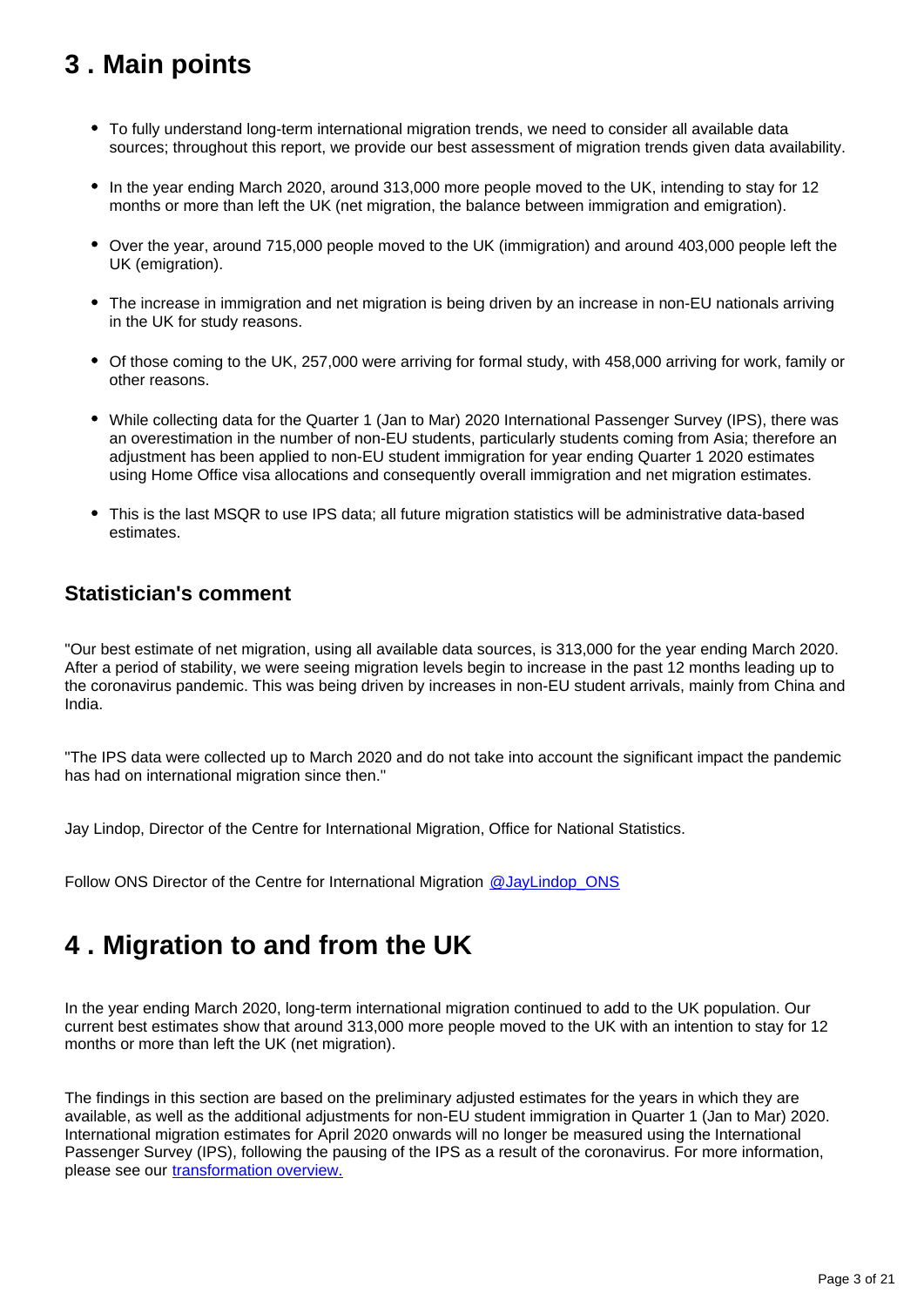Over the year, around 715,000 people moved to the UK (immigration) and around 403,000 people left the UK (emigration).

The increase in immigration and net migration is being driven by an increase in non-EU nationals arriving for study reasons. Of those immigrating to the UK, 257,000 were arriving for formal study, with 458,000 arriving for work, family or other reasons.

Between 2016 and 2019, long-term net migration, immigration and emigration have remained broadly stable (Figure 1). However, recent data suggest that migration is changing. Since 2019, there has been an increase in immigration and net migration. This is being driven by an increase in immigration from non-EU citizens arriving to study in the UK.

In the year ending March 2020, non-EU citizens added to the UK population, with 316,000 more people estimated to have arrived than left. An estimated 437,000 non-EU citizens came to the UK to stay for 12 months or more, with 121,000 leaving the UK. This is being driven by an increase in non-EU students arriving to study for 12 months or more. Whilst Home Office data show an increase in non-EU students, the increase is not as large as that seen in IPS figures.

Because of an oversampling of long-term student migrants, an adjustment, [in line with previous adjustments,](https://www.ons.gov.uk/peoplepopulationandcommunity/populationandmigration/internationalmigration/methodologies/guidancenoteforrevisingofficiallongtermnoneustudentmigrationestimatesyearendingseptember2016#methodology) has been applied to non-EU student immigration for year ending Quarter 1 (Jan to Mar) 2020 estimates using Home Office (HO) visa allocations, this makes use of all available data sources. See [Section 6](https://www.ons.gov.uk/peoplepopulationandcommunity/populationandmigration/internationalmigration/bulletins/migrationstatisticsquarterlyreport/august2020#non-uk-student-immigration-to-the-uk) for more detail.

EU citizens also continue to add to the UK population, with 195,000 EU citizens moving to the UK with an intention of staying 12 months or more, with 137,00 leaving the UK. This has created a net migration estimate of 58,000 for EU citizens.

#### **Figure 1: Net migration has increased since 2019**

Long-term international migration, UK, year ending June 2010 to year ending March 2020

#### **Source: Office for National Statistics – Long-Term International Migration (LTIM), LTIM with preliminary adjustments based on Department for Work and Pensions and Home Office data**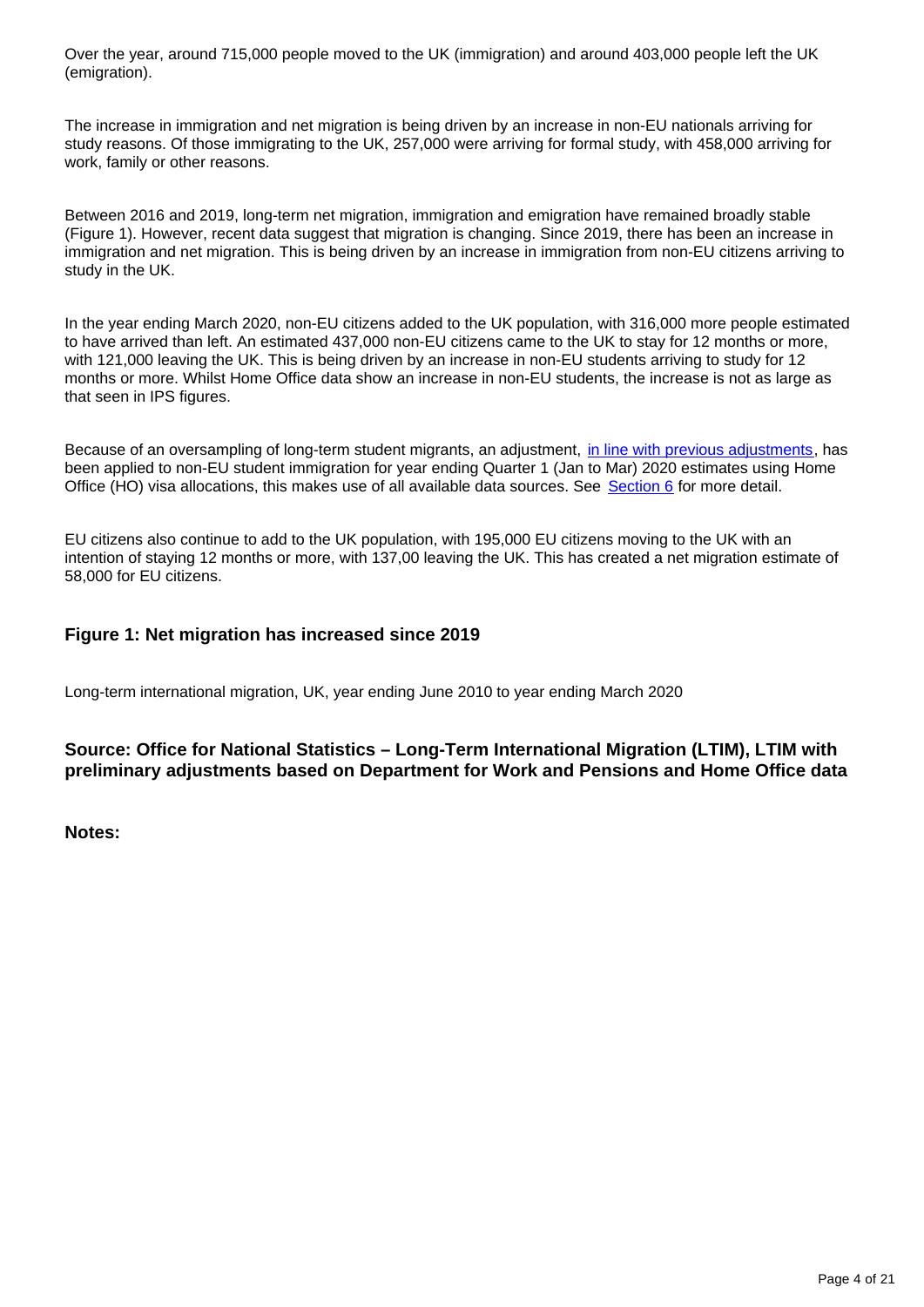- 1. The data in the charts represent our current best estimates. Different types of lines have been used to represent where adjustments have and have not been applied. Solid lines indicate adjustments have been applied (see note 2). Dashed lines indicate no adjustment has been made yet because of data availability.
- 2. Preliminary adjusted immigration and net migration estimates for EU8 citizens have been produced for the year ending December 2009 to the year ending March 2016, and preliminary adjusted emigration and net migration estimates for non-EU students have been produced for the year ending December 2012 to the year ending March 2020.
- 3. Confidence intervals for the unadjusted estimates are not shown in the chart but are available in the accompanying dataset.
- 4. Confidence intervals for the preliminary adjusted estimates are not yet available. This does not mean that the estimates are more certain. As we refine our methods, we will develop our approach for displaying uncertainty around estimates based on multiple data sources.
- 5. YE equals year ending.
- 6. An adjustment was made to YE Q1 2020 non-EU student immigration due to the unusual pattern in IPS student migration data. As non-EU student immigration feeds into overall immigration and net migration estimates, these estimates have also been adjusted.

#### [Download the data](https://www.ons.gov.uk/visualisations/dvc953/fig1/line/datadownload.xlsx)

## <span id="page-4-0"></span>**5 . EU and non-EU migration over time**

Since 2016, overall migration levels have remained broadly similar. However, since 2019, there has been a change in migration patterns, which has led to an increase in net migration. This change in patterns is different for EU and non-EU citizens.

EU net migration had been previously falling following peak levels in 2015 and 2016. However, more recently, EU net migration has stabilised. Non-EU net migration has been gradually increasing since 2013, and as at the year ending March 2020, is at some of the highest levels seen since International Passenger Survey (IPS) records began for this group in 1975.

The findings in this section are based on the preliminary adjusted estimates for the years in which they are available, as well as the additional adjustments for non-EU student immigration in Quarter 1 (Jan to Mar) 2020. International migration estimates for April 2020 onwards will no longer be measured using the International Passenger Survey (IPS), following the pausing of the IPS as a result of the coronavirus. For more information, please see our [transformation overview.](https://www.ons.gov.uk/peoplepopulationandcommunity/populationandmigration/internationalmigration/articles/transformationofthepopulationandmigrationstatisticssystemoverview/2019-06-21)

#### **Figure 2: Non-EU net migration has increased since 2013, while EU net migration has stabilised since 2018**

Net migration by citizenship, UK, year ending June 2010 to year ending March 2020

#### **Source: Office for National Statistics - Long-Term International Migration (LTIM), LTIM with preliminary adjustments based on Department for Work and Pensions and Home Office data**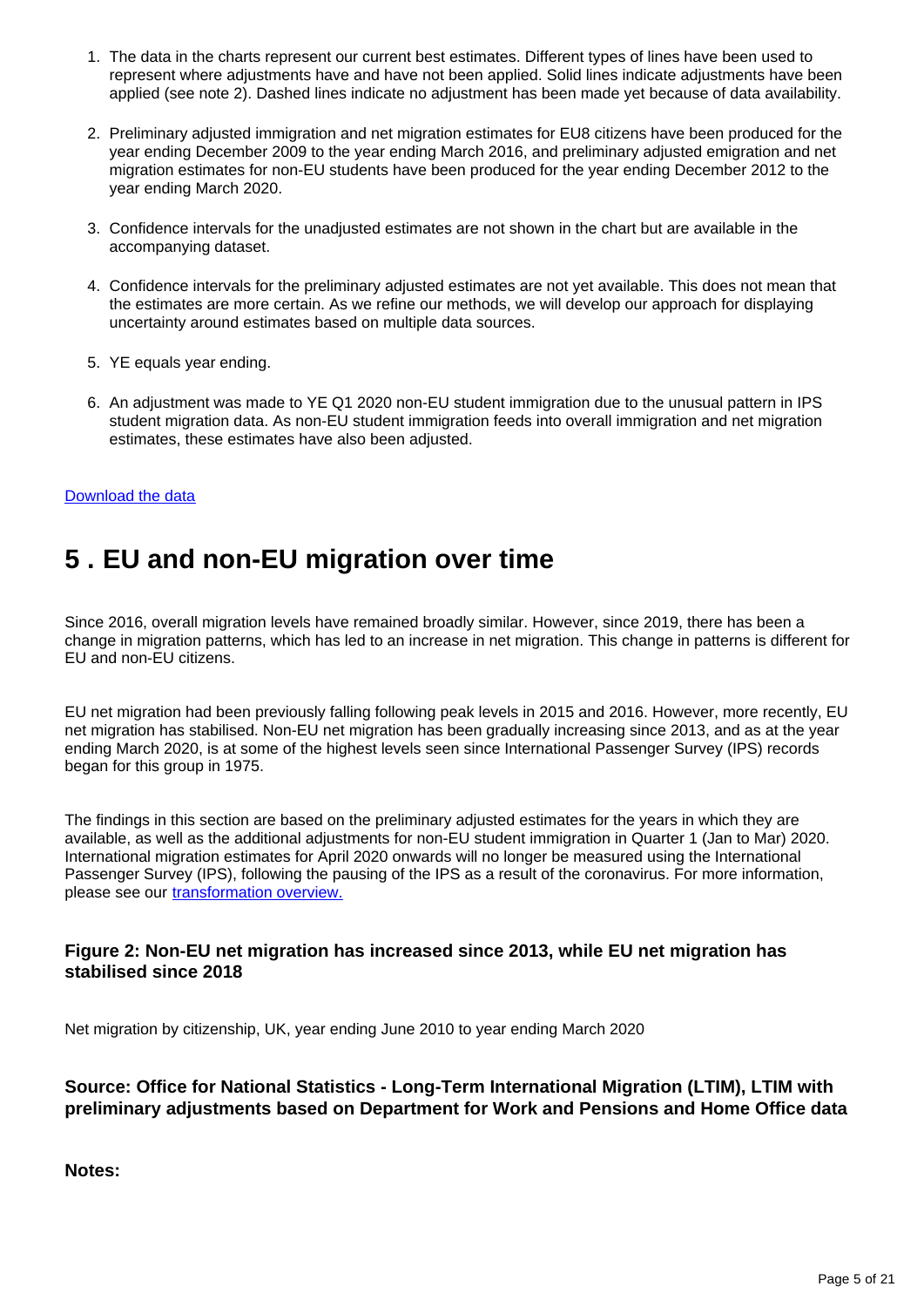- 1. The data in the charts represent our current best estimates. Different types of lines have been used to represent where adjustments have and have not been applied. Solid lines indicate adjustments have been applied (see note 2). Dashed lines indicate no adjustment has been made yet because of data availability. In addition, no adjustment has been applied to the data for British Citizens.
- 2. Preliminary adjusted net migration estimates for EU8 citizens have been produced for the year ending December 2009 to the year ending March 2016 and preliminary adjusted net migration estimates for non-EU students have been produced for the year ending December 2012 to the year ending March 2020
- 3. Confidence intervals for the unadjusted estimates are not shown in the chart but are available in the accompanying dataset.
- 4. Confidence intervals for the preliminary adjusted estimates are not yet available. This does not mean that the estimates are more certain. As we refine our methods, we will develop our approach for displaying uncertainty around estimates based on multiple data sources.
- 5. YE equals year ending.
- 6. An adjustment was made to YE Q1 2020 non-EU student immigration due to the unusual pattern in IPS student migration data. As non-EU student immigration feeds into overall immigration and net migration estimates, these estimates have also been adjusted.

#### [Download the data](https://www.ons.gov.uk/visualisations/dvc953/fig2/line/datadownload.xlsx)

For EU and non-EU citizens, more people come to the UK than leave the UK and therefore both groups continue to add to the UK population. In contrast, more British citizens leave the UK than return to the UK (Figure 3). In the year ending March 2020, 61,000 more British citizens left the UK for 12 months or more than arrived over the same time period.

Decisions to migrate are complex, and a person's decision to move to or from the UK will always be influenced by a range of social and economic factors.

### **EU migration has stabilised since 2018**

From March 2016, no preliminary adjustments have been applied to EU migration estimates. As such, we have made our best assessment based on all the available evidence.

Following peak levels of over 200,000 in 2015 and early 2016, EU net migration declined between 2016 and 2018. However, since 2018, EU net migration has stabilised and stands at 58,000 in the year ending March 2020 (Figure 3).

Since 2015, EU emigration has increased, but has remained broadly stable in the last two years. Despite these trends, there were still more EU citizens moving to the UK, to stay for 12 months or more, than were leaving the UK. This trend was seen for all EU groups (EU15, EU8, EU2).

#### **Figure 3: EU net migration has fallen since 2016, but has started to stabilise since 2018**

EU long-term international migration, UK, year ending June 2010 to year ending March 2020

#### **Source: Office for National Statistics - Long-Term International Migration (LTIM), LTIM with preliminary adjustments based on Department for Work and Pensions and Home Office data**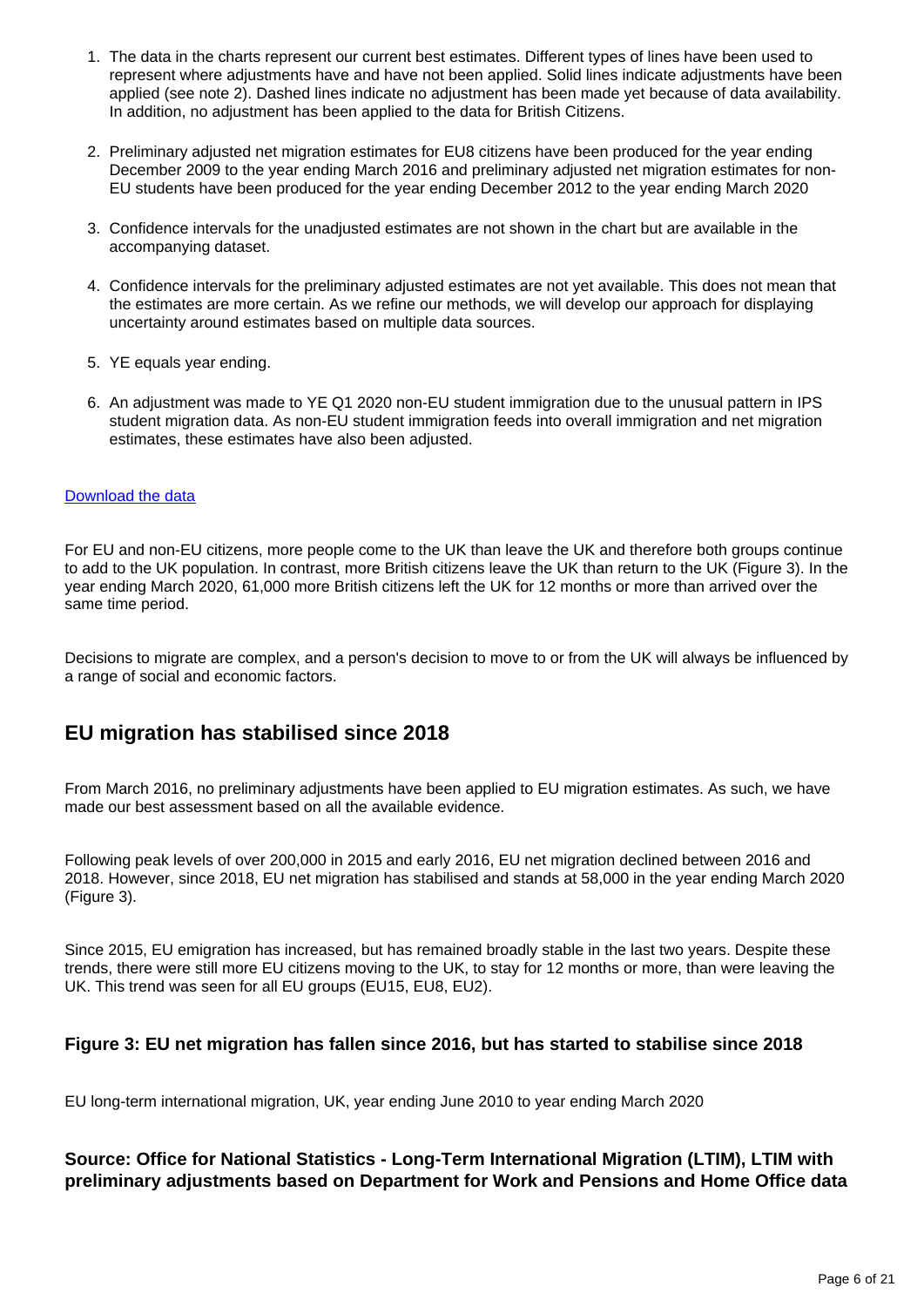#### **Notes:**

- 1. The data in the charts represent our current best estimates. Different types of lines have been used to represent where adjustments have and have not been applied. Solid lines indicate adjustments have been applied (see note 2). Dashed lines indicate no adjustment has been made yet because of data availability.
- 2. Preliminary adjusted immigration and net migration estimates for EU8 citizens have been produced for the year ending December 2009 to the year ending March 2016.
- 3. Confidence intervals for the unadjusted estimates are not shown in the chart but are available in the accompanying dataset.
- 4. Confidence intervals for the preliminary adjusted estimates are not yet available. This does not mean that the estimates are more certain. As we refine our methods, we will develop our approach for displaying uncertainty around estimates based on multiple data sources.
- 5. YE equals year ending.

#### [Download the data](https://www.ons.gov.uk/visualisations/dvc953/fig3/line/datadownload.xlsx)

## **Non-EU migration**

An estimated 316,000 more non-EU citizens moved to the UK than left in the year ending March 2020. This net estimate has gradually increased since 2013. This is largely because of a rise in non-EU immigration, currently at some of the highest levels recorded, while emigration has remained broadly stable.

Looking at all available data sources, the rise in non-EU immigration since 2016 is mainly driven by more migrants arriving for formal study. [Section 6](https://www.ons.gov.uk/peoplepopulationandcommunity/populationandmigration/internationalmigration/bulletins/migrationstatisticsquarterlyreport/august2020#non-uk-student-immigration-to-the-uk) provides more detail.

Because of an oversampling of long-term student migrants, an adjustment, [in line with previous adjustments,](https://www.ons.gov.uk/peoplepopulationandcommunity/populationandmigration/internationalmigration/methodologies/guidancenoteforrevisingofficiallongtermnoneustudentmigrationestimatesyearendingseptember2016#methodology) has been applied to non-EU student immigration for year ending Quarter 1 (Jan to Mar) 2020 estimates using Home Office (HO) visa allocations, this makes use of all available data sources. See [Section 6](https://www.ons.gov.uk/peoplepopulationandcommunity/populationandmigration/internationalmigration/bulletins/migrationstatisticsquarterlyreport/august2020#non-uk-student-immigration-to-the-uk) for more detail.

#### **Figure 4: Non-EU net migration has gradually increased since 2013, to some of the highest levels on record mainly driven by a rise in those coming to the UK to study**

Non-EU long-term international migration, UK, year ending June 2010 to year ending March 2020

#### **Source: Office for National Statistics - Long-Term International Migration (LTIM), LTIM with preliminary adjustments based on Department for Work and Pensions and Home Office data**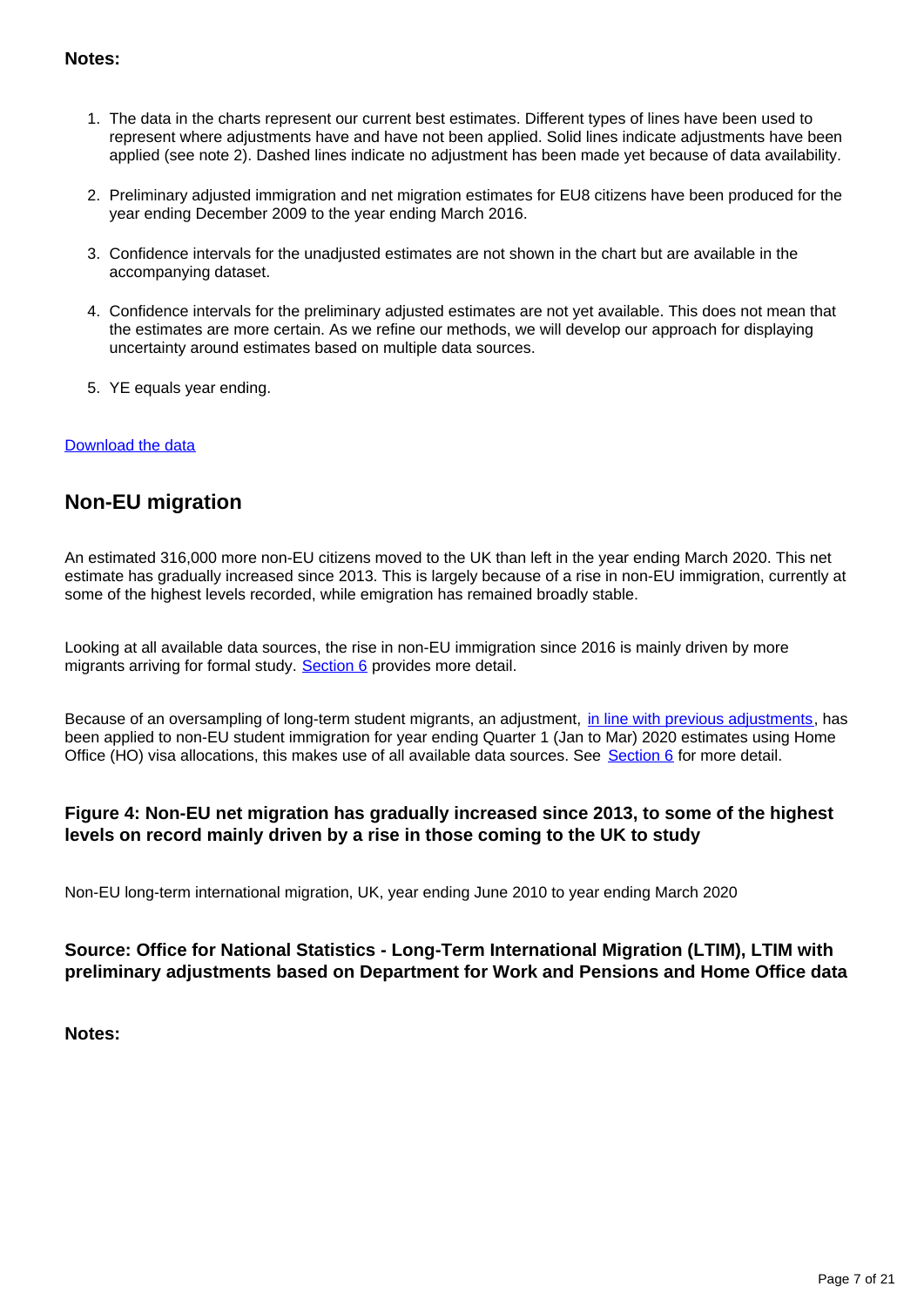- 1. The data in the charts represent our current best estimates. Different types of lines have been used to represent where adjustments have and have not been applied. Solid lines indicate adjustments have been applied (see note 2). Dashed lines indicate no adjustment has been made because of data availability.
- 2. Preliminary adjusted emigration and net migration estimates for non-EU students have been produced for the year ending December 2012 to the year ending March 2020.
- 3. Confidence intervals for the unadjusted estimates are not shown in the chart but are available in the accompanying dataset.
- 4. Confidence intervals for the preliminary adjusted estimates are not yet available. This does not mean that the estimates are more certain. As we refine our methods, we will develop our approach for displaying uncertainty around estimates based on multiple data sources.
- 5. YE equals year ending.
- 6. An adjustment was made to YE Q1 2020 non-EU student immigration due to the unusual pattern in IPS student migration data. As non-EU student immigration feeds into overall immigration and net migration estimates, these estimates have also been adjusted.

#### [Download the data](https://www.ons.gov.uk/visualisations/dvc953/fig4/line/datadownload.xlsx)

The increases in non-EU immigration since 2013 have mainly been driven by a rise in the number of Asian citizens - particularly East and South Asian citizens - coming to the UK, now at 329,000 in the year ending March 2020.

## <span id="page-7-0"></span>**6 . Non-UK student immigration to the UK**

As has been the long-term trend, formal study remains the most common reason for non-EU citizens coming to the UK. In the year ending March 2020, it is estimated that around 196,000 non-EU citizens arrived in the UK intending to stay for a year or more for formal study (51% of total estimated non-EU immigration). All available data sources have shown an increase in the number of non-EU students arriving in the UK up until year-end March 2020 (Figure 5).

### **Oversampling of long-term student migrants**

Processing and quality assurance of the International Passenger Survey (IPS) data for the first quarter (Jan to Mar) of 2020 identified a possible issue in the data, namely an unexpected large rise in the number of non-EU student contacts. This meant that the IPS formal study estimate was larger than the Home Office visa allocation for year-end March 2020, which was unlikely according to the historical trend (Figure 5).

A detailed review of the data and associated processes suggests this may be because of the IPS being susceptible to sampling variability. This observation aligns with [previous analysis](https://www.ons.gov.uk/peoplepopulationandcommunity/populationandmigration/internationalmigration/bulletins/migrationstatisticsquarterlyreport/july2018revisedfrommaycoveringtheperiodtodecember2017), which identified that large numbers of students may travel at the same time because of course start dates, meaning that some IPS shifts may include clusters of student contacts. If this was to occur, the IPS data may overestimate the number of longterm student migrants. This is a limitation of using a sample survey.

To offset the increase in non-EU student immigration seen in the IPS figures because of oversampling, Home Office (HO) visa data have been used to produce an adjusted estimate for non-EU student immigration. In line [with previous adjustments](https://www.ons.gov.uk/peoplepopulationandcommunity/populationandmigration/internationalmigration/methodologies/guidancenoteforrevisingofficiallongtermnoneustudentmigrationestimatesyearendingseptember2016#methodology), the growth rate between Quarter 1 (Jan to Mar) 2019 and Quarter 1 2020 seen in HO [non-EU student visa data \(Tier 4\)](https://www.gov.uk/government/publications/immigration-statistics-year-ending-march-2020/why-do-people-come-to-the-uk-to-study) has been applied to the non-EU student immigration IPS estimate from Quarter 1 2019 to reach an adjusted estimate for Quarter 1 2020. This process adjusts the level of non-EU student immigration so that the migration estimates increase at the same rate as student visa allocations.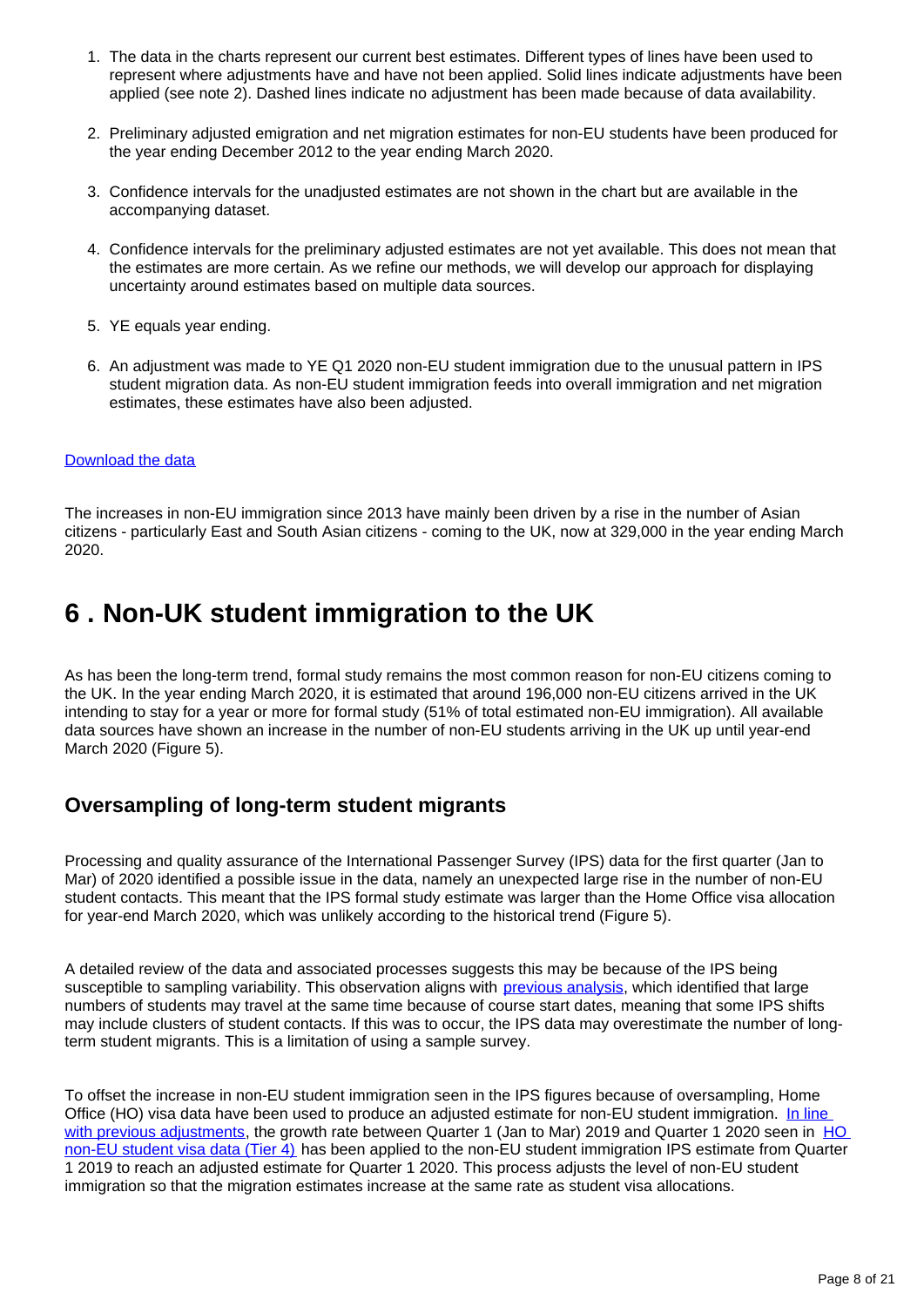Administrative data allow the comparison of trends and have been important in helping us further understand the sampling variability seen in the International Passenger Survey non-EU student estimates. We are using administrative data to provide a broader overview of migration trends before we move to admin-based estimates only in the future.

#### **Figure 5: Non-EU student immigration has gradually increased since 2016**

**Non-EU long-term student immigration trends by data source, UK, year ending March 2010 to year ending March 2020**

## Figure 5: Non-EU student immigration has gradually increased since 2016

Non-EU long-term student immigration trends by data source, UK, year ending March 2010 to year ending March 2020



**Source: Office for National Statistics – International Passenger Survey; Home Office – long-term study (Tier 4) visas; and Higher Education Statistics Agency (HESA)– first-year student enrolments, UK**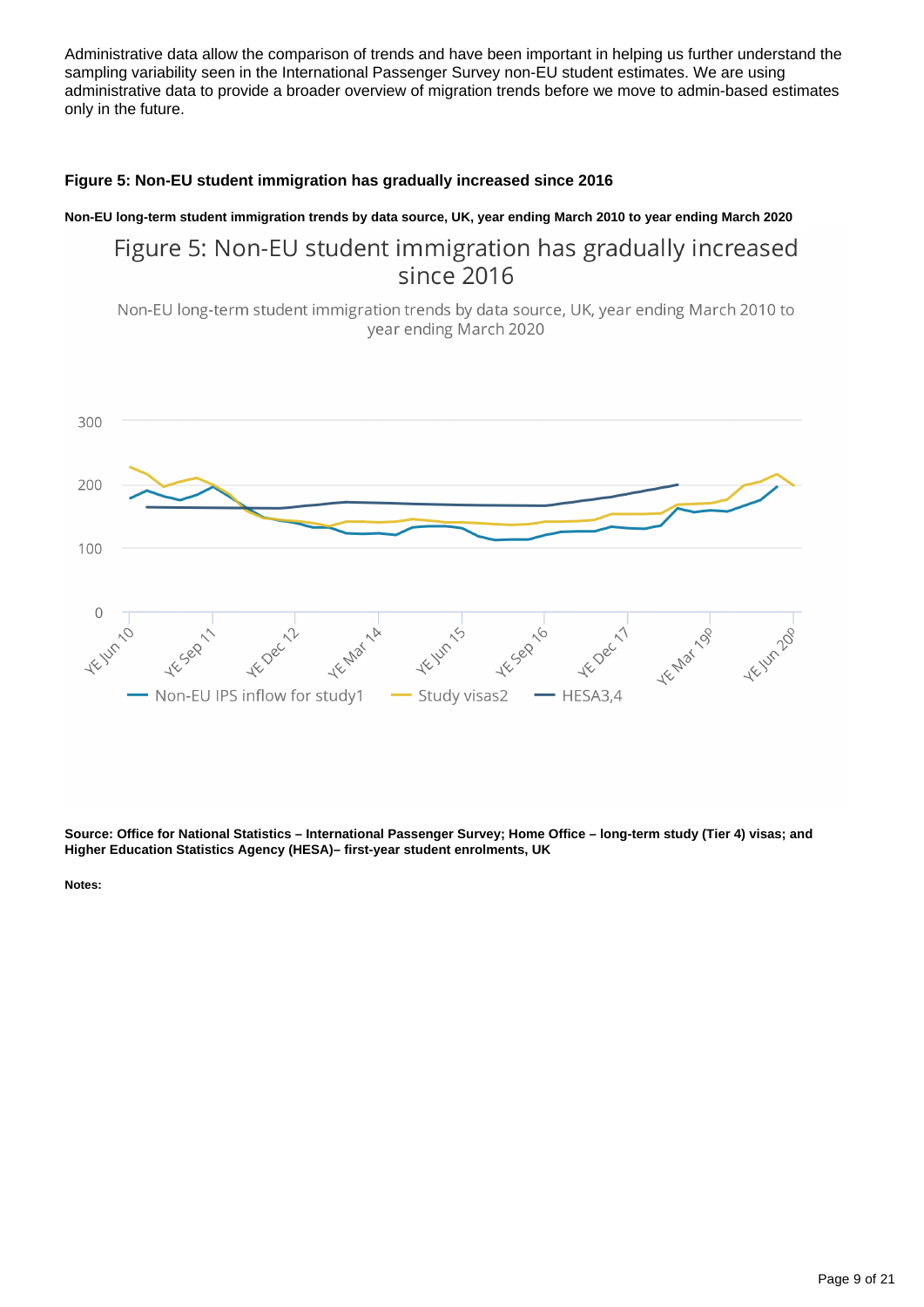- 1. Confidence intervals for the IPS-based estimates are not shown in the chart, but they are available in the accompanying dataset.
- 2. Visa data in the chart are Home Office sponsored study (Tier 4) visas granted for 12 months or more for main applicants only. This data is a subset of the study-related visa data published by the Home Office.
- 3. Student enrolment data are for 12 months or more and are ONS analysis of HESA first-year student records. The data are for student enrolments for courses starting in the academic year from August to July, by length of study and domicile (country of main address prior to study). HESA data are from higher education institutions in the UK. We present these data compared with the equivalent year ending September.
- 4. HESA data are annual point estimates, and the line illustrates the trend between those points.
- 5. YE equals year ending.
- 6. Each data source includes data for the most up to date time period available.
- 7. An adjustment was made to YE Q1 2020 non-EU student immigration due to the unusual pattern in IPS student migration data. As non-EU student immigration feeds into overall immigration and net migration estimates, these estimates have also been adjusted.
- 8. Home Office visa allocations YE June 2020 have been affected by the travel restrictions imposed as a result of COVID-19. For more information, please look at [Home Office Immigration Statistics](https://www.gov.uk/government/statistics/announcements/immigration-statistics-year-ending-june-2020)

[Not all data sources are directly comparable](https://www.ons.gov.uk/peoplepopulationandcommunity/populationandmigration/internationalmigration/articles/understandingdifferentmigrationdatasources/augustprogressreport). Users should be aware of this before drawing conclusions.

### **Home Office visa data**

Latest available Home Office visa data in the year ending March 2020 (the comparable time period with Long-Term International Migration estimates) show that the number of Tier 4 (sponsored study) visas granted was 299,023, its highest level since the year ending June 2011, increasing 23% on the year ending March 2019.

This increase in immigration has largely been driven by a rise in Asian citizens coming to the UK for formal study. Home Office visa data show that Chinese nationals accounted for 40% of the 299,023 sponsored study visas granted in the year ending March 2020 and the number has more than doubled since 2012. Indian nationals accounted for a further 17%, with the number more than doubling in the latest year (now at 49,844 grants) and continuing to increase since 2016.

In the latest available Home Office visa data (up to year ending June 2020) the number of Tier 4 (sponsored study) visas granted for all lengths of stay (excluding student visitors) was 255,776, 1% higher than the previous year.

Home Office visa data show that Chinese nationals accounted for a third (34%) of the 255,776 sponsored study visas granted in the year ending June 2020, however, grants fell by 19% compared with the previous year. Indian nationals accounted for a further 19%, more than doubling in the latest year (now at 48,297 grants) and continuing the increase since 2016.

The vast majority (86%) of sponsored study visa applications in the year ending September 2019 (latest available data) were to study at higher education (university) institutions, and the number of non-European Economic Area (EEA) nationals arriving at universities was the highest level on record.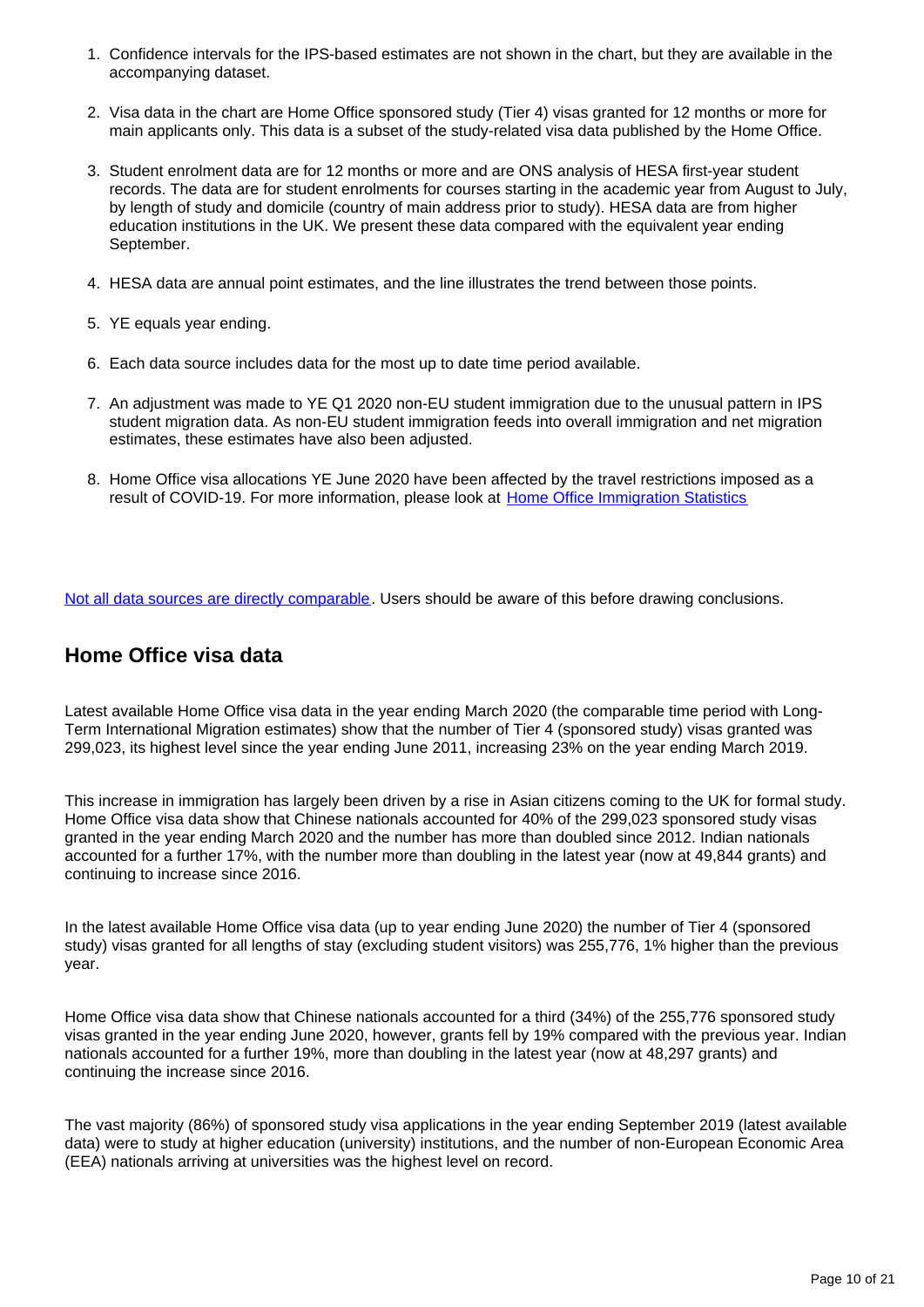## <span id="page-10-0"></span>**7 . What can other data sources tell us about international migration?**

To give the most complete understanding of international migration, we must consider a range of sources to understand the full picture. Please note the data in the section below can refer to different time periods.

## **Migration and the labour market**

The Office for National Statistics (ONS) produces estimates of the labour market activity of the resident [population in the UK by nationality and country of birth](https://www.ons.gov.uk/employmentandlabourmarket/peopleinwork/employmentandemployeetypes/bulletins/employmentintheuk/august2020) using the Labour Force Survey (LFS).

For the period January to March 2020, the LFS estimates show that there were an estimated 2.34 million EU nationals working in the UK and an estimated 1.36 million non-EU nationals working in the UK.

The latest period available (April to June 2020) showed that there was a decrease in both the number of EU (down 284,000 to 2.06 million) and non-EU (down 84,000 to 1.27 million) nationals in employment.

EU nationals working in the UK make up a higher proportion of the accommodation and food service activities industry than other industries. [Labour market](https://www.ons.gov.uk/employmentandlabourmarket/peopleinwork/employmentandemployeetypes/bulletins/employmentintheuk/august2020) figures suggest that this industry is being most affected by coronavirus lockdown measures, and so may provide some explanation for the decrease in the number of EU nationals working in the UK between January to March 2020 and April to June 2020.

The number of migrants working in the UK is not a measure of how many people migrate to work. Our latest report into the [coherence of migration data sources](https://www.ons.gov.uk/peoplepopulationandcommunity/populationandmigration/internationalmigration/articles/understandingdifferentmigrationdatasources/augustprogressreport) discusses the differences in what survey sources tell us about migration flows. The Long-Term International Migration and International Passenger Survey estimates are currently our best available estimates of migration flows for work-related reasons.

### **Department for Work and Pensions National Insurance registrations**

The Department for Work and Pensions (DWP) produces estimates of National Insurance (NINo) allocations to overseas nationals using NINo registrations.

For the period ending March 2020, there were 430,000 NINo registrations to EU nationals and 326,000 to non-EU nationals.

The number of National Insurance numbers allocated should not be directly compared with our Long-Term International Migration estimates. We [published a note](https://www.ons.gov.uk/peoplepopulationandcommunity/populationandmigration/internationalmigration/articles/noteonthedifferencebetweennationalinsurancenumberregistrationsandtheestimateoflongterminternationalmigration/2016) to describe the differences between the two sources in more detail.

For the latest period available (year ending June 2020), there were 334,000 registrations to EU nationals, a decrease of 25% on the previous year (year ending June 2019). There were also 276,000 NINo registrations to non-EU nationals. This is an increase of 8% on the previous year.

## **Home Office visa, sponsorship and grants of asylum**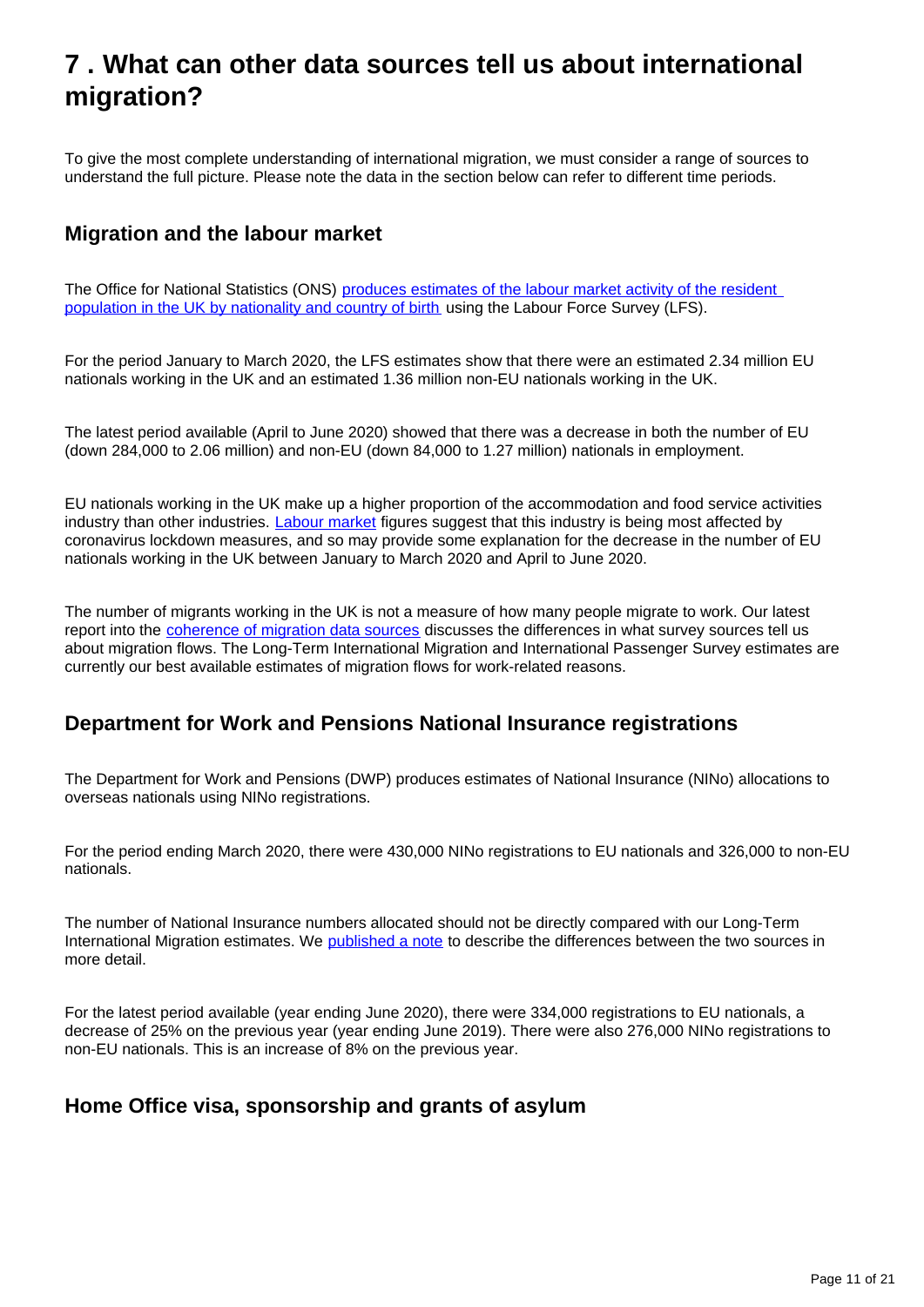#### **Work**

Latest available Home Office [data](http://www.gov.uk/government/statistics/immigration-statistics-year-ending-june-2020) also published today show that the number of work-related visas (including short-term or temporary work) granted in the year ending June 2020 was 144,938, 22% lower than the previous year.

In the year ending June 2020, the number of work visas granted to Asian nationals was 83,378, 26% lower than the previous year. Of these, 71% (59,610) were for skilled work (Tier 2).

Indian nationals accounted for nearly half (48%) of skilled work visas granted in the year ending June 2020, but their number of grants decreased by a quarter (25%) compared with the previous year. There were increases in Tier 2 grants for Philippine and Nigerian nationals in the latest year.

Home Office data also show that a majority (60%) of non-EU work migrants came to the UK for skilled work (Tier 2 visas). The number of Tier 2 visas had been rising steadily since July 2018, when doctors and nurses were removed from the Tier 2 cap, but fell in the most recent year. Those non-EU work migrants arriving for work not classified as skilled, are mainly coming under the Youth Mobility Scheme, as dependants or for other temporary purposes.

## **Asylum**

Home Office statistics show that the UK offered protection - in the form of asylum, humanitarian protection, alternative forms of leave and resettlement - to 16,952 people in the year ending June 2020, 8% lower than the previous year. This consisted of:

- 11,116 grants of asylum
- 1,387 grants of humanitarian protection
- 889 grants of an alternative form of leave
- 3,560 people were provided protection under resettlement schemes, mainly Syrian nationals granted under the Vulnerable Persons Resettlement Scheme

In addition to these, over the same period, a further 2,932 people had an appeal allowed following an initial refusal of asylum.

Data from the Civil Aviation Authority (CAA) and Department for Transport (DfT) have also been explored but are not considered to be estimates of international migration. These alternative data provide earlier insights into international travel during the coronavirus (COVID-19) pandemic, up to June 2020 (Section 8 for more detail).

## <span id="page-11-0"></span>**8 . Insights on recent international travel patterns**

In May 2020, we released insights on [international travel up to March 2020](http://www.ons.gov.uk/peoplepopulationandcommunity/populationandmigration/internationalmigration/bulletins/migrationstatisticsquarterlyreport/may2020#insights-on-recent-international-travel-patterns) to provide a more recent picture than the official statistics on long-term international migration. We have now updated these to cover the time period up to June 2020.

Restrictions on international travel have been in place since early 2020 because of the coronavirus (COVID-19). Recently the Foreign and Commonwealth Office (FCO) have started to [ease travel restrictions for British travellers](http://www.gov.uk/guidance/coronavirus-covid-19-countries-and-territories-exempt-from-advice-against-all-but-essential-international-travel) where countries are assessed as "no longer presenting an unacceptably high risk to British people traveling abroad."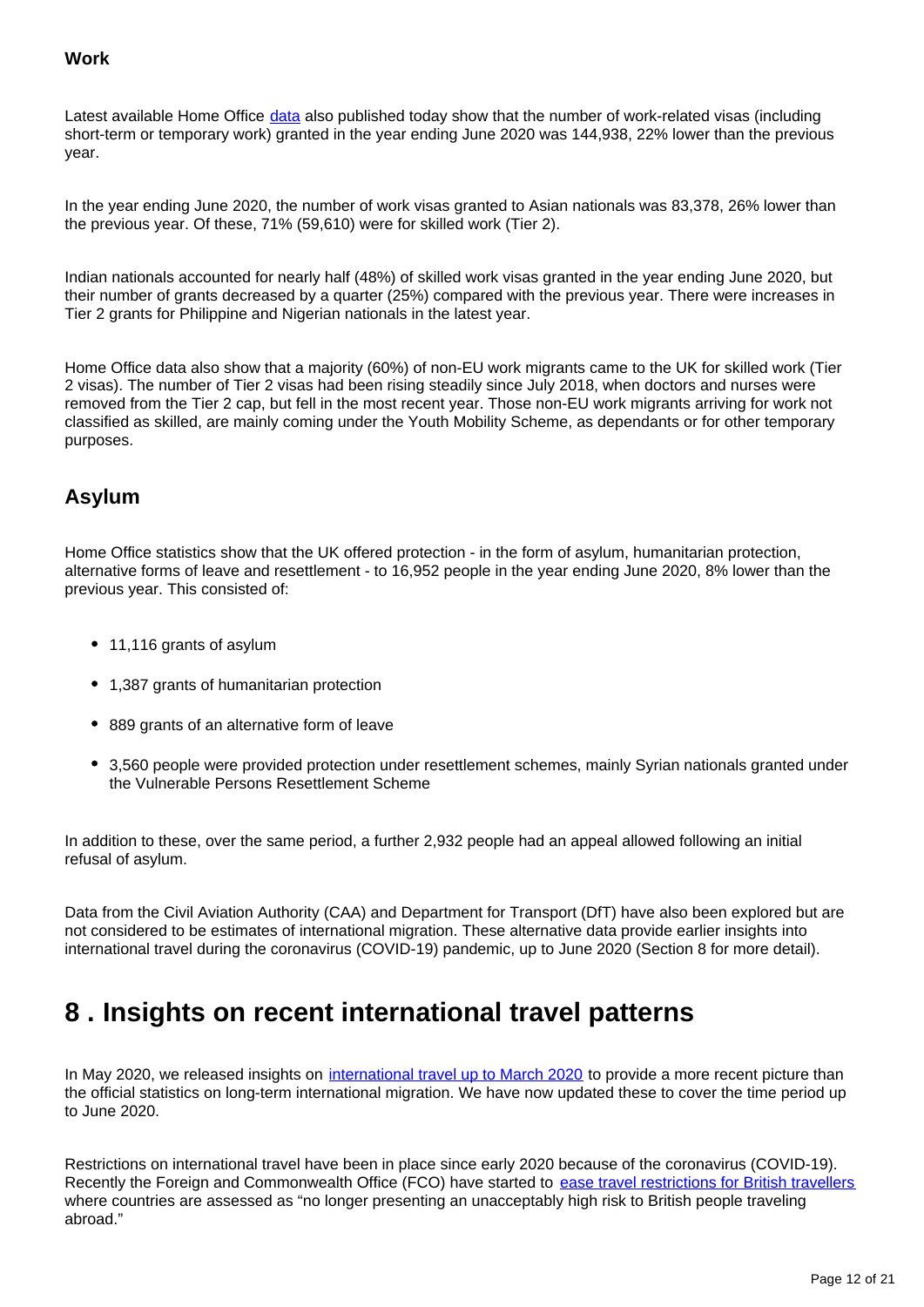The insights in this section refer to travel patterns by all types of passengers, not just international migrants. Travel data can provide early insight and context to official statistics on international migration. However, they are not measures of international migration and do not provide the same coverage or definitions as the official statistics given elsewhere in this report.

### **Home Office recent passenger arrivals**

[Home Office statistics published today](https://www.gov.uk/government/publications/immigration-statistics-year-ending-june-2020/how-many-people-come-to-the-uk-each-year-including-visitors) (27 August 2020) using Advanced Passenger Information (API) show that there were an estimated 1.3 million passenger arrivals (including returning UK residents) in April to June 2020.

This is a 97% (27.7 million) decrease compared with the same period in 2019, because of the coronavirus travel restrictions. API data primarily relate to passengers coming to the UK via commercial aviation routes. The data do not include all those arriving by sea or rail routes, by private aircraft or via the Common Travel Area (CTA).

At the same time the number of applications for visitor visas in the second quarter of 2020 was 99% lower than in the same period in 2019.

## **Recent travel insights**

Using other data sources we explore how travel patterns have changed during the coronavirus pandemic, analysing the volume of travel through air and sea routes in 2020 compared with previous years. We have focused on these routes because of data availability and combined they account for the most travel to and from the UK. See Section 11 for more information on the data sources used in this section.

Using data from the Civil Aviation Authority (CAA), we can see that the volume of air passengers arriving to and departing from the UK was significantly lower in March 2020 compared with March 2019. April to June 2020 then saw further reductions compared with the same months in 2019, with differences of over 95% for travel to and from most world regions.

Figure 6 presents annual percentage change in monthly air passenger arrivals to the UK. Further disaggregation by UK country and those departing from the UK is available within the download file of Figure 6.

#### **Figure 6: There was widespread decline in international air travel to the UK since March 2020**

Annual percentage change in monthly air passenger arrivals at airports in the UK from airports in regions of the world, January to June, 2020

#### **Source: Office for National Statistics analysis of Civil Aviation Authority data**

#### **Notes:**

- 1. Country regions are where the foreign airport is located and are based on the country of residence groupings used in the International Passenger Survey (IPS).
- 2. For more information on this analysis please see Section 11.

#### [Download the data](https://www.ons.gov.uk/visualisations/dvc953/fig6/datadownload.xlsx)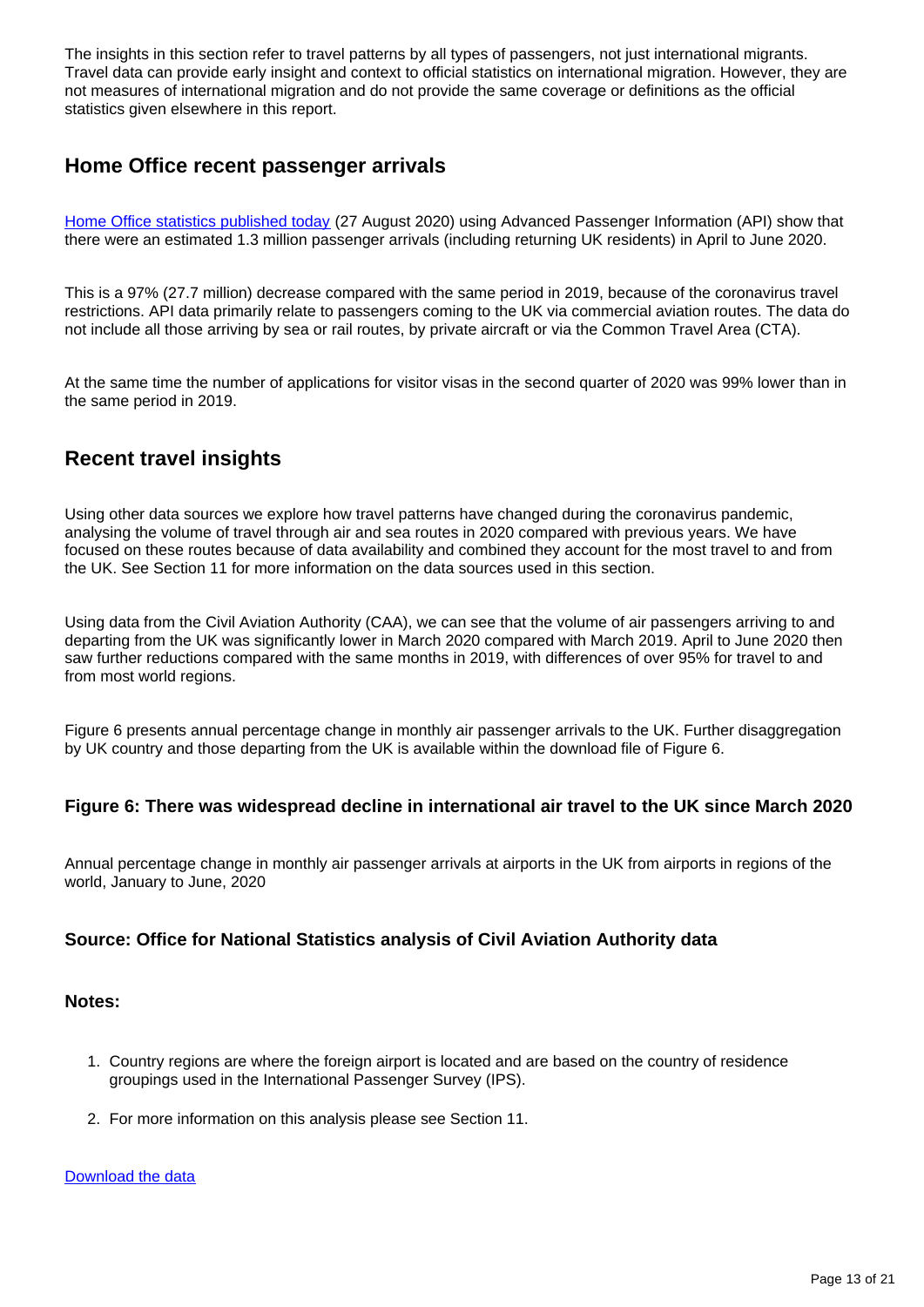Whilst air travel is the most common route for international travel to or from the UK, people also arrive via other routes including ferry, Eurotunnel and Eurostar. According to monthly figures produced by the Department for Transport, the effect of travel restrictions on short international ferry routes to Ireland and other European countries began to be seen in March 2020. Further impacts were then seen between April and June, with the largest decrease in April 2020, when total traffic dropped by 85% compared with the previous year (Figure 7).

#### **Figure 7: A decline, mainly due to the coronavirus, in passengers travelling by sea was first seen in March 2020 with further reductions in April to June 2020**

**Annual percentage change in arrivals and departures by short international ferry routes, UK, January to June 2020**

Figure 7: A decline, mainly due to the coronavirus, in passengers travelling by sea was first seen in March 2020 with further reductions in April to June 2020

Annual percentage change in arrivals and departures by short international ferry routes, UK, lanuary to lune 2020



#### **Source: Office for National Statistics analysis of Department for Transport Sea Passenger Statistics**

- 1. Monthly figures for 2020 are provisional until DfT's publication of the annual bulletin.
- 2. Figures are based on seaports within UK mainland.
- 3. Figures include passengers travelling on short-sea international routes to Ireland and other European countries (Belgium, Denmark, Faroe Isles, Finland, France, Germany, Netherlands, Norway, Spain and Sweden).
- 4. Figures include passengers travelling for tourism, leisure and business travel, as well as freight drivers accompanying cargo. Assessment by DfT of qualitative information suggest that storms were a large contributor to the passenger decline in February 2020. It is likely that increases across different types of sea passengers contributed to the difference between 2019 and 2020 figures getting smaller in May and June.
- 5. More information including data on other routes and guidance can be found on the Maritime and Shipping [Statistics page by DfT.](https://www.gov.uk/government/collections/maritime-and-shipping-statistics)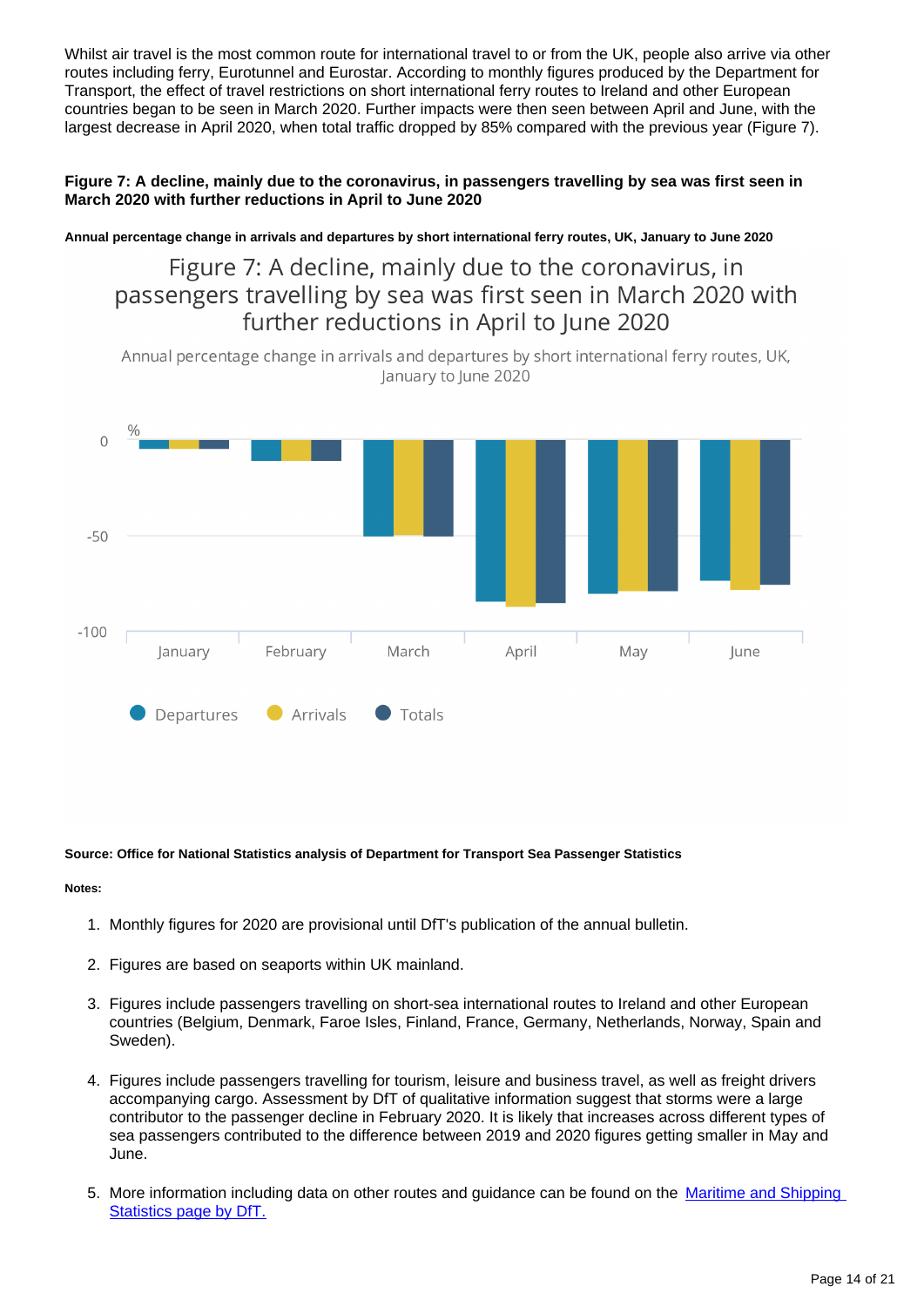We are committed to provide the best analysis and insights on population and migration using a range of new and existing data sources to meet the needs of our users. As part of our ongoing work to transform migration statistics and deliver new measures based on administrative data, we will continue to explore how these sources, alongside other open data, could help us to better understand travel and migration, and potentially provide earlier insights on how patterns are changing since the coronavirus pandemic.

## <span id="page-14-0"></span>**9 . International migration data**

Publications released on the same day that are related to this report include:

[Provisional Long-Term International Migration \(LTIM\) estimates](https://www.ons.gov.uk/peoplepopulationandcommunity/populationandmigration/internationalmigration/datasets/migrationstatisticsquarterlyreportprovisionallongterminternationalmigrationltimestimates) Dataset | Released 27 August 2020 Estimates with **[confidence intervals](https://www.ons.gov.uk/methodology/methodologytopicsandstatisticalconcepts/uncertaintyandhowwemeasureit#confidence-interval)** for the year ending March 2020 are available. These include data on:

- immigration, emigration and net migration by citizenship over time in Table 1 and Chart 1TS
- immigration and emigration by reason for migration in Table 2 and Charts 2a and 2b
- immigration and emigration by reason for migration and citizenship in Table 3 and Charts 3a and 3b

Preliminary adjusted estimates are available in this dataset and have only been applied to LTIM estimates. The International Passenger Survey (IPS) estimates in Table 3 and Table 4 have not been adjusted.

#### [International Passenger Survey \(IPS\), estimates by individual quarter](https://www.ons.gov.uk/peoplepopulationandcommunity/populationandmigration/internationalmigration/datasets/estimatesoflongterminternationalmigrationbyquarterderivedfromtheinternationalpassengersurvey)

#### Dataset | Released 27 August 2020

Estimates of international migration, by individual quarter, up to Quarter 1 (Jan to Mar) 2020. These quarterly estimates can be derived from the IPS but are not fully processed survey data and as such are not official statistics. For more information regarding this decision, see International migration - terms, definitions and [frequently asked questions](https://www.ons.gov.uk/peoplepopulationandcommunity/populationandmigration/internationalmigration/methodologies/longterminternationalmigrationfrequentlyaskedquestionsandbackgroundnotes#why-have-the-individual-quarter-estimates-been-labelled-as-not-official-statistics).

Estimates by quarter are not official statistics. Users should be cautious with any interpretation of individual quarter estimates especially where the confidence interval is large in comparison with the estimate.

#### [Local area migration indicators: August 2020](https://www.ons.gov.uk/peoplepopulationandcommunity/populationandmigration/migrationwithintheuk/datasets/localareamigrationindicatorsunitedkingdom)

#### Dataset | Released 27 August 2020

Different migration-related data sources at local authority level including migration flows, non-UK-born and non-British populations, National Insurance number registrations, GP registrations, and births to non-UK-born mothers.

#### [Home Office Immigration Statistics, year ending June 2020](https://www.gov.uk/government/statistics/immigration-statistics-year-ending-june-2020)

Release | Released 27 August 2020

Includes both short- and long-term visas (including dependants) for non-European Economic Area (EEA) nationals and is available for the year ending June 2020. The release includes more detailed statistics by visa category, citizenship and industry sector. The release also includes data on citizenship, asylum and resettlement, detention, and returns.

#### [Statistics relating to passenger arrivals since the COVID-19 outbreak, August 2020](http://www.gov.uk/government/statistics/announcements/statistics-relating-to-passenger-arrivals-since-the-covid-19-outbreak-august-2020)

#### Release | Released 27 August 2020

Experimental statistics on passenger arrivals throughout 2020, including the impact of the coronavirus (COVID-19) pandemic.

#### [Fifth report on statistics relating to exit checks](http://www.gov.uk/government/statistics/announcements/fifth-report-on-statistics-relating-to-exit-checks)

Release | Released 27 August 2020

Annual report that provides data on the proportion of non-EEA nationals who departed before their visa or leave expired, for April 2019 to March 2020.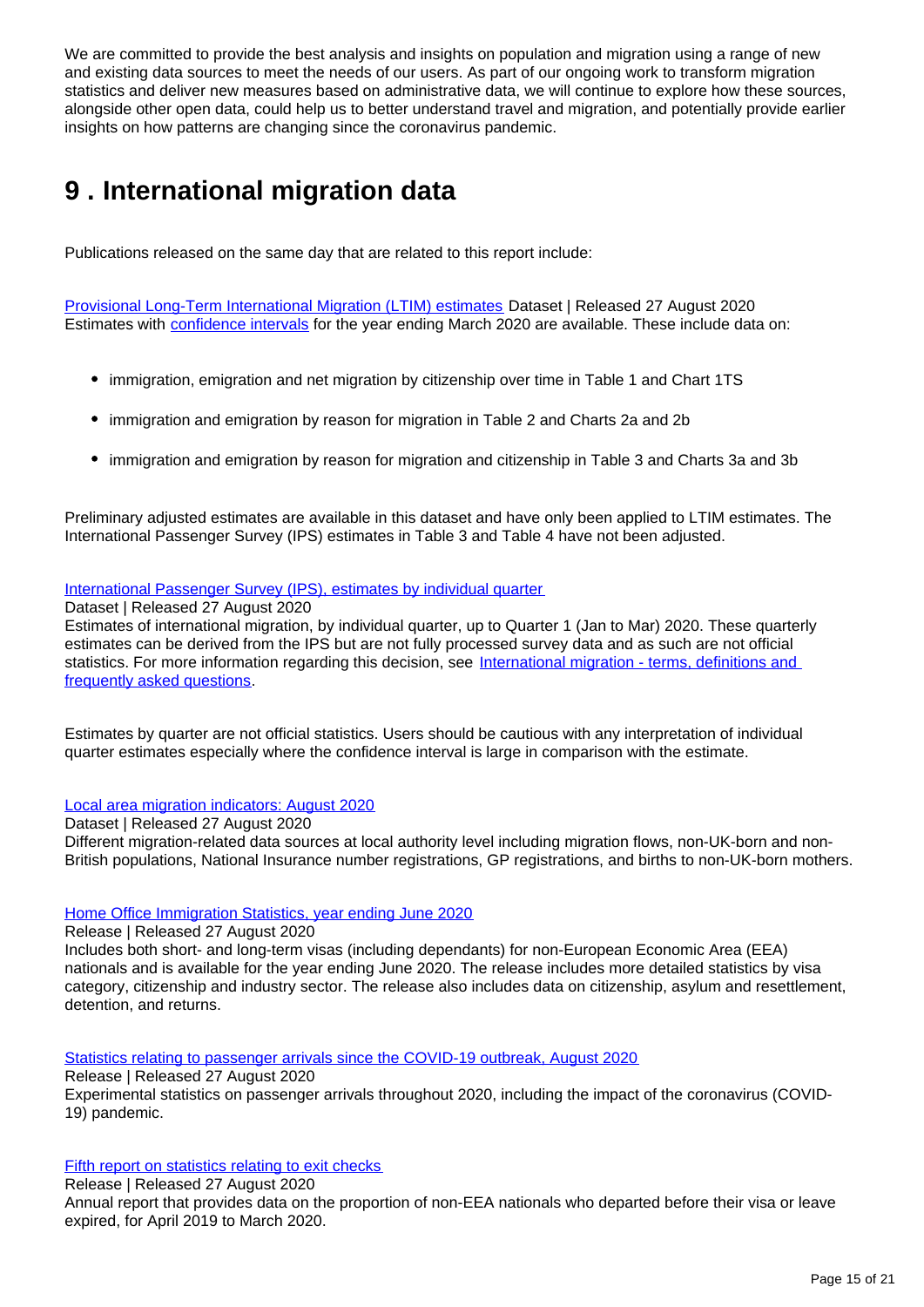[EU Settlement Scheme Quarterly Statistics](http://www.gov.uk/government/collections/eu-settlement-scheme-statistics) Release | Released 13 August 2020 Statistics relating to the EU Settlement Scheme (EUSS).

[National Insurance number allocations to adult overseas nationals: January 2002 to June 2020](https://www.gov.uk/government/statistics/national-insurance-numbers-allocated-to-adult-overseas-nationals-to-june-2020)

Release | Released 27 August 2020 Includes both short- and long-term migrants for the year ending December 2019. The summary tables provide more detail by nationality and location of registrations in the UK.

[National Insurance registration of DWP working age benefit recipients](http://www.gov.uk/government/statistics/nationality-at-point-of-national-insurance-number-registration-of-dwp-working-age-benefit-recipients-data-to-november-2019) Release | 27 August 2020

Differences between the data sources are described in the [August 2019 progress report.](https://www.ons.gov.uk/peoplepopulationandcommunity/populationandmigration/internationalmigration/articles/understandingdifferentmigrationdatasources/augustprogressreport)

## <span id="page-15-0"></span>**10 . Glossary**

## **Long-term international migrant**

The Office for National Statistics' (ONS's) migration statistics use the UN-recommended definition of a long-term [international migrant](http://data.un.org/Glossary.aspx?q=long-term%20migrant): "A person who moves to a country other than that of his or her usual residence for a period of at least a year (12 months), so that the country of destination effectively becomes his or her new country of usual residence."

## **EU citizenship groups**

EU estimates exclude British citizens. The following EU citizenship groups are used:

- EU15: citizens of countries that were EU members prior to 2004, for example, France, Germany and Spain
- EU8: citizens of Central and Eastern European countries that joined the EU in 2004, for example, Poland
- EU2: citizens of Bulgaria and Romania, which became EU members in 2007; between 2007 and 2013, these countries were subject to transitional controls restricting their access to the UK labour market; these restrictions were lifted on 1 January 2014

Home Office visa data are for non-EEA citizens. Non-EEA refers to citizens of countries outside the EU and excludes Iceland, Liechtenstein, Norway and Switzerland.

## **Work-related migration**

In the International Passenger Survey (IPS), "Work-related" migration includes those people who migrate with a "Definite job" to go to already and those who migrate "Looking for work".

Full details of the terms and definitions used by the ONS can be found in International migration: terms, [definitions and frequently asked questions.](https://www.ons.gov.uk/peoplepopulationandcommunity/populationandmigration/internationalmigration/methodologies/longterminternationalmigrationfrequentlyaskedquestionsandbackgroundnotes)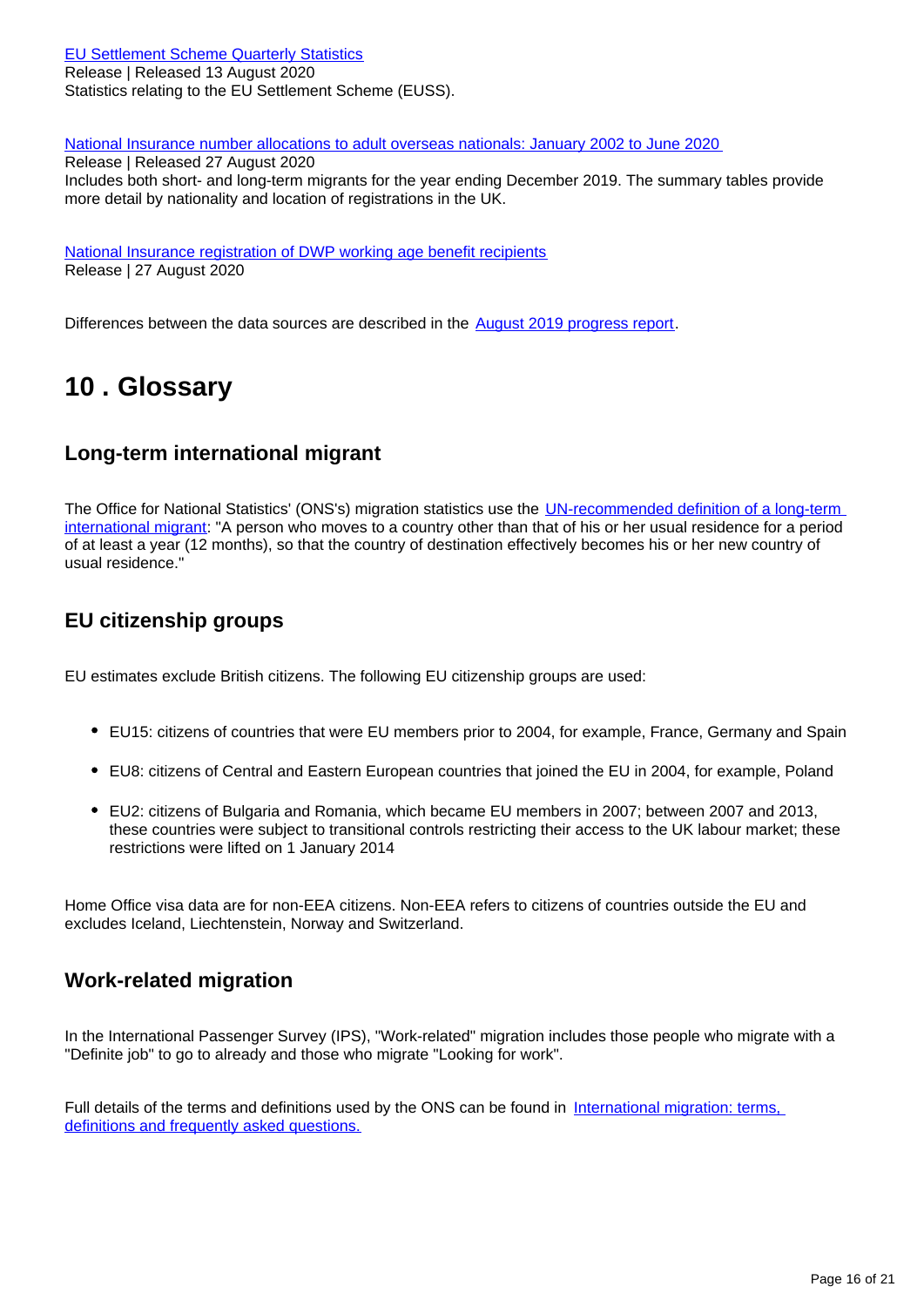## <span id="page-16-0"></span>**11 . Measuring the data**

The sources of data included in this release are not directly comparable. However, taken together, the different sources of data provide a better indication of trends than any single source alone. This approach is explained in the [Report on international migration data sources: July 2018](https://www.ons.gov.uk/peoplepopulationandcommunity/populationandmigration/internationalmigration/articles/reportonthecomplexityandqualityofinternationalmigrationstatistics/july2018) and Understanding different migration sources: [August 2019 progress report](https://www.ons.gov.uk/peoplepopulationandcommunity/populationandmigration/internationalmigration/articles/understandingdifferentmigrationdatasources/augustprogressreport), which set out our latest understanding of the quality of International Passenger Survey (IPS) migration estimates.

## **Office for National Statistics (ONS) long-term international migration estimates**

The main data source for estimates of long-term international migration is the IPS, which captures migrant intentions. We publish two types of estimates for long-term international migration: the IPS and Long-Term International Migration (LTIM) estimates.

LTIM estimates are based on IPS data but with the following adjustments:

- migrants not included in the IPS survey, such as asylum seekers and refugees, and migrants entering or leaving the UK across the un-surveyed land border with the Republic of Ireland
- migrants changing their intentions with regards to length of stay
- migrants with uncertain intentions (preliminary adjustments see [Section 12](https://publishing.ons.gov.uk/peoplepopulationandcommunity/populationandmigration/internationalmigration/bulletins/migrationstatisticsquarterlyreport/august2020#strengths-and-limitations)

It is only possible to perform the LTIM adjustments described here for estimates by a single characteristic, such as citizenship or reason for migration. Where estimates involve more than one characteristic, such as estimates by citizenship and reason for migration, estimates are published that are based solely on the IPS data.

The [Migration statistics first time user guide](https://www.ons.gov.uk/peoplepopulationandcommunity/populationandmigration/internationalmigration/methodologies/migrationstatisticsfirsttimeuserguideglossaryandlistofproducts) describes these data and the Long-Term International Migration [estimates methodology](https://www.ons.gov.uk/peoplepopulationandcommunity/populationandmigration/internationalmigration/methodologies/longterminternationalmigrationestimatesmethodology) details the method used to calculate LTIM estimates.

For more detailed information on our migration statistics methodology, please see [International migration](https://www.ons.gov.uk/peoplepopulationandcommunity/populationandmigration/internationalmigration/methodologies/internationalmigrationmethodology)  [methodology.](https://www.ons.gov.uk/peoplepopulationandcommunity/populationandmigration/internationalmigration/methodologies/internationalmigrationmethodology)

### **ONS labour market estimates**

We produce estimates of the labour market activity of the resident population in the UK by nationality and country [of birth](https://www.ons.gov.uk/employmentandlabourmarket/peopleinwork/employmentandemployeetypes/articles/ukandnonukpeopleinthelabourmarket/latest) from the Labour Force Survey (LFS). Statistical significance testing is not available for the labour market EU and non-EU breakdowns.

A number of differences have been identified when making comparisons between migration data from the Annual Population Survey (APS), LFS and IPS. On 21 August 2019, we published a report outlining the findings from [research into differences between these survey sources](https://www.ons.gov.uk/peoplepopulationandcommunity/populationandmigration/internationalmigration/articles/understandingdifferentmigrationdatasources/augustprogressreport).

## **Home Office data**

Home Office immigration statistics provide the numbers of people who are covered by the UK's immigration control and related processes, based on a range of administrative and other data sources. Where direct comparisons are made with the IPS data, Home Office visa data are for main applicants only and for long-term visas (one year or more). The Home Office immigration statistics: user quide provides more detail.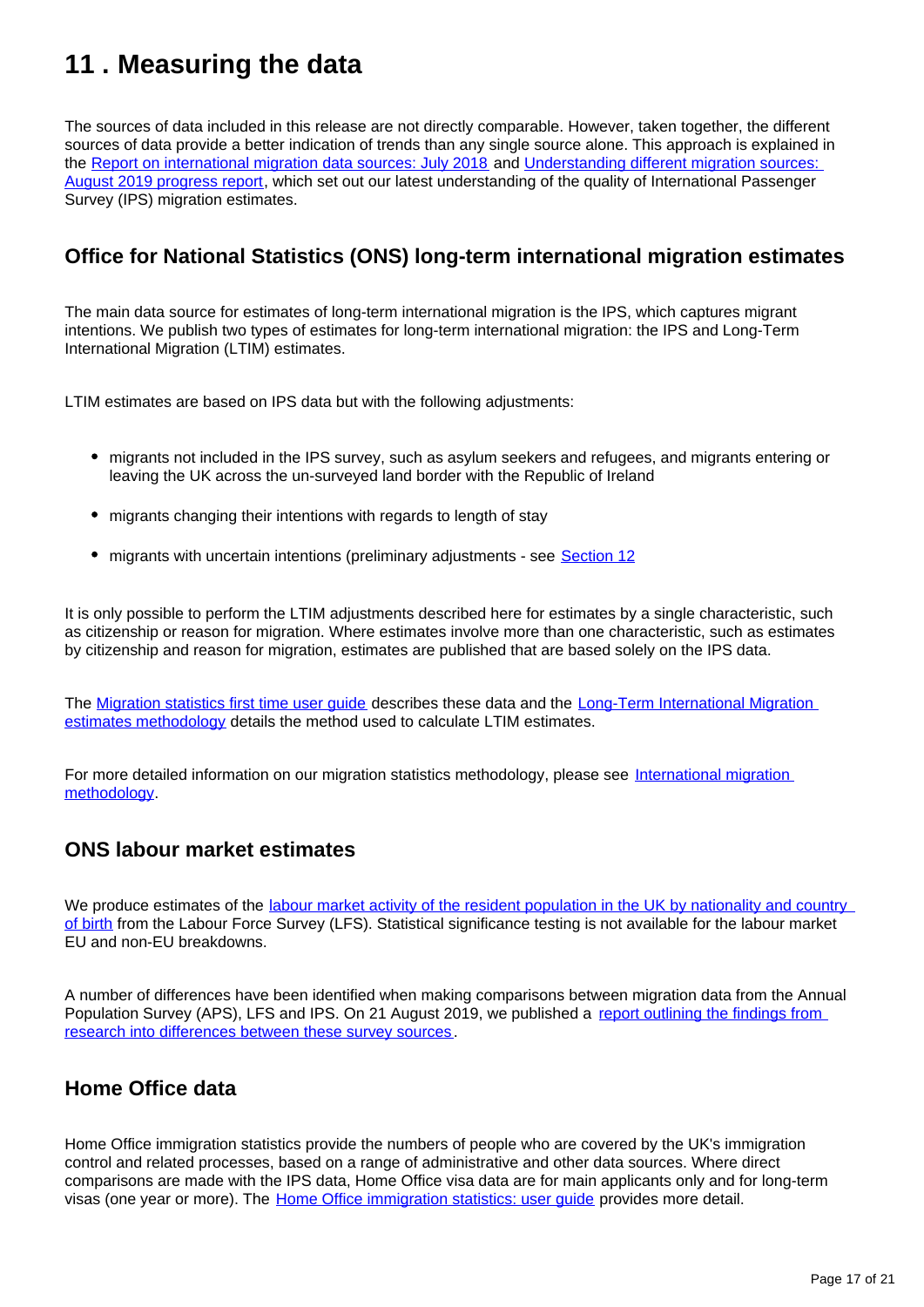The [Migration research and analysis](https://www.gov.uk/government/collections/migration-research-and-analysis) page brings together a range of statistical and research reports on migration published by the Home Office. This includes EU Settlement Scheme statistics, analysis on the exit checks programme and statistics on migrants' visa and leave status.

## **Department for Work and Pensions (DWP) data**

The DWP National Insurance number (NINo) statistics count the volume of NINos registered to adult non-UK nationals. Further information, including detail on data sources, uses and limitations of the series, is provided in the [background information](https://www.gov.uk/government/statistics/nino-allocations-to-adult-overseas-nationals-entering-the-uk-background-information).

The DWP Lifetime Labour Market Database (L2), a 1% extract of the National Insurance and Pay As You Earn System (NPS) and various extracts from DWP benefit systems, has been used in the calculation of the preliminary adjustments made to the IPS estimates of EU8 citizens.

The NPS holds records for anyone who has ever had a NINo, including both resident and non-resident people. These data are used to create the L2 UK Population file.

The L2 UK Population file is a dataset that is derived within DWP that collates information on individual activities within each tax year to enable a judgement to be made about whether a person is resident in the UK in that year. It holds a record for any individual who is on the latest NPS extract and who is alive after 5 April 1978. It assesses their activities and interactions with these source systems within each tax year up to and including the tax year ending 2018 to provide a measure of the resident population in each year.

### **International travel**

On 24 July 2020 the latest travel and tourism estimates based on the International Passenger Survey (IPS) were published including [initial results for January, February and March](https://www.ons.gov.uk/peoplepopulationandcommunity/leisureandtourism/bulletins/overseastravelandtourism/januaryfebruaryandmarch2020provisionalresults) as well as a more detailed [exploration of travel](https://www.ons.gov.uk/peoplepopulationandcommunity/leisureandtourism/articles/overseastravelandtourismprovisionalresults/januarytomarch2020)  [patterns in Quarter 1.](https://www.ons.gov.uk/peoplepopulationandcommunity/leisureandtourism/articles/overseastravelandtourismprovisionalresults/januarytomarch2020)

The Civil Aviation Authority (CAA) collects statistics from more than 60 UK airports. This includes passenger numbers for international air travel between the majority of UK and foreign airports. These figures include passengers carried on international scheduled and chartered services for more than 60 UK airports as reported to airport authorities by UK and foreign airlines.

The CAA figures may not reflect a passenger's entire air journey: the point at which a passenger disembarks from a particular service may not represent their ultimate destination. Although operators are asked to report all passenger journeys, in some cases the actual point of uplift or discharge is not recorded. In such cases all passengers are allocated to the end point of the service, that is, the aircraft's origin or ultimate destination.

It excludes passengers on airlines the CAA do not have consent to publish; working crew members; aircraft chartered by government departments; and passengers at Carlisle, Edmiston London Heliport, Lydd and Shoreham. At the time of this analysis, Stansted airport was not yet available for reporting in June 2020 and therefore excluded from the corresponding months in 2019 and 2020 comparisons. For more information, please see the [notes and FAQ section of the](https://www.caa.co.uk/Data-and-analysis/UK-aviation-market/Airports/Datasets/UK-Airport-data/Notes-and-FAQs---UK-airport-data/) CAA website.

Monthly sea passenger statistics produced by the Department for Transport (DfT) show the number of passengers travelling via short international ferry routes to Ireland and other European countries. More information including data on other routes and guidance can be found on the [Maritime and Shipping Statistics](https://www.gov.uk/government/collections/maritime-and-shipping-statistics) page by DfT.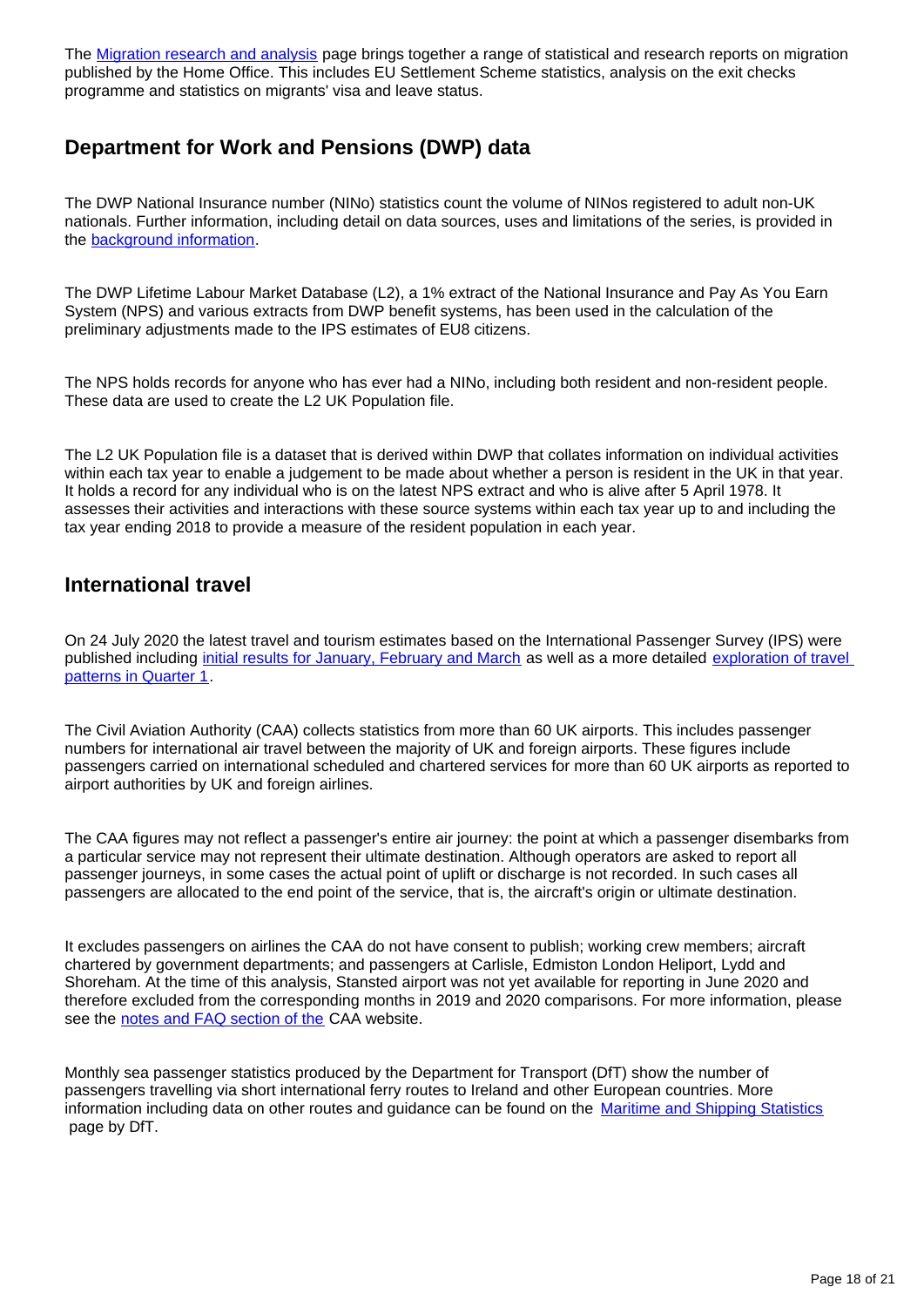## **Population and migration statistics transformation**

Working in partnership across the Government Statistical Service (GSS), we are delivering new measures of population and migration based on administrative data sources. Our [transformation overview report](https://www.ons.gov.uk/peoplepopulationandcommunity/populationandmigration/internationalmigration/articles/transformationofthepopulationandmigrationstatisticssystemoverview/2019-06-21) provides the latest update on the transformation journey.

As part of this, we are transforming our migration statistics, making use of all available data to provide a richer and deeper understanding of migration. Since July 2018, we have been integrating outcomes from this work into the Migration Statistics Quarterly Report (MSQR).

We published our first set of preliminary adjustments in the **August 2019 MSQR** and have applied the same [preliminary adjustments](https://www.ons.gov.uk/peoplepopulationandcommunity/populationandmigration/internationalmigration/articles/understandingdifferentmigrationdatasources/augustprogressreport) to the headline measures in this report to provide our best possible assessment of migration trends. The figures and trends in this report are therefore based on our adjusted estimates where available, which have so far been applied until 2016 for EU migration and up to the latest year for non-EU migration. Our best assessment of EU net migration since 2016 remains our International Passenger Survey (IPS) -based estimates.

In the future, we have now revised our approach for transforming migration statistics this year because of the current situation around the coronavirus (COVID-19). The IPS - which underpins our existing international migration statistics - has been suspended. The latest available IPS data cover the vast majority of the year ending March 2020 (up to 16 March - when the IPS was suspended), which we have published today. However, there will be no new IPS data available for inclusion in the November 2020 MSQR. We are now planning to move away from the IPS and use administrative data to deliver new measures of migration from November 2020 onwards. This MSQR will be the last set of migration statistics based on IPS data.

For UK trade, and travel and tourism statistics, a [statement](https://www.ons.gov.uk/news/statementsandletters/theimpactofsuspendingtheinternationalpassengersurveyonuktradeandoverseastravelandtourismstatistics) was released on 21 May 2020 on the impact of the IPS suspension, and how the ONS are responding to this.

## <span id="page-18-0"></span>**12 . Strengths and limitations**

The International Passenger Survey (IPS) and the Long-Term International Migration (LTIM) estimates are currently the only sources of data to provide both long-term immigration and emigration and so net migration estimates for the UK.

The IPS is a sample survey and as such provides estimates. When the estimates are broken down beyond the headline figures, they are subject to greater levels of uncertainty.

To ensure confidence in our estimates, we review all available data sources to make the best assessment of migration in the UK. For example, Home Office administrative data on non-EU citizens travelling are more detailed and do not have the known possible variability present in estimates made from sample surveys.

## **Accuracy of long-term migration estimates**

Surveys gather information from a sample of people from a population, as it is not possible to ask every person travelling in and out of the country to fill out a survey. This means we have to estimate total changes, which can be affected by the group of people we sample. We use [confidence intervals](https://www.ons.gov.uk/methodology/methodologytopicsandstatisticalconcepts/uncertaintyandhowwemeasureit#confidence-interval) to measure uncertainty around the estimate. Users are advised to be cautious when making inferences from estimates with relatively large confidence intervals.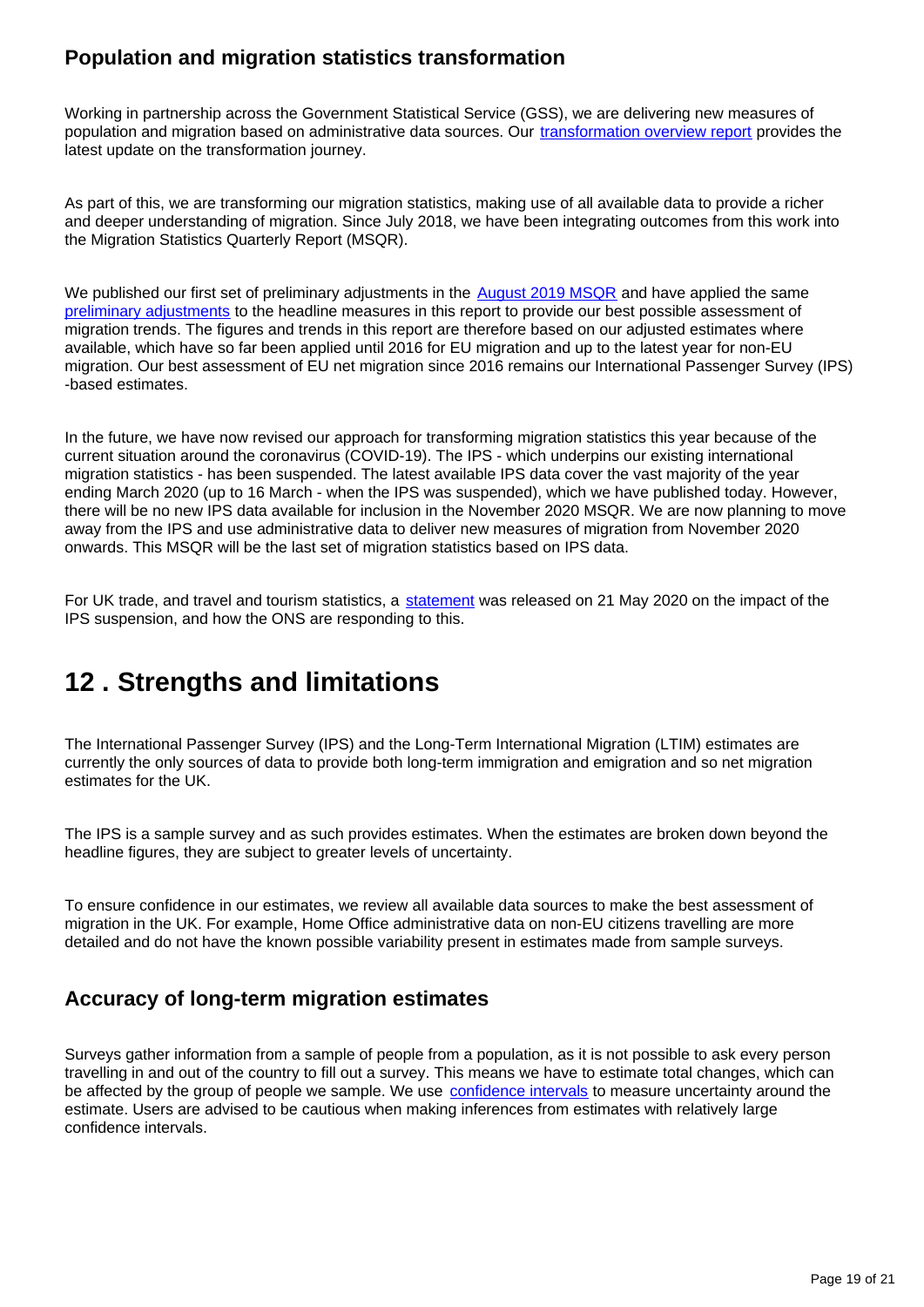## **Preliminary adjustments to LTIM estimates based on all available sources**

To get the best overview of trends in migration, we need to look at all available data sources. To help us address the impact of uncertain intentions for non-EU students at the end of their studies and for EU8 citizens moving to the UK, we have applied preliminary adjustments to our IPS-based estimates based on administrative data from the Home Office and from the Department for Work and Pensions (DWP). These tell us about people's actual behaviour and help provide a fuller assessment of migration patterns.

For EU migration, our preliminary adjustment applies up to March 2016, drawing on the strengths of what DWP data tell us about National Insurance number (NINo) registrations by people who are EU8 nationals. We use the DWP Lifetime Labour Market Database (L2) to calculate the proportion of EU8 nationals registering for a NINo who can be considered long-term migrants. These long-term NINo registrations are then used to adjust the IPS estimates of EU8 immigration. From 2016, we have seen some changes in migration trends for EU countries, and so we are reviewing what further data sources can add evidence on which to base an adjustment after this point.

For non-EU migration, our preliminary adjustment applies from 2012 through to the latest quarter. This draws on the strengths of what Home Office data tell us about emigration of non-EU students.

The methods applied in the current preliminary adjustments are described in full in the Long-Term International [Migration \(LTIM\) methodology guidance \(Section 4\)](https://www.ons.gov.uk/peoplepopulationandcommunity/populationandmigration/internationalmigration/methodologies/longterminternationalmigrationestimatesmethodology#preliminary-adjustments-to-ltim)

## **Revisions to the ONS migration estimates**

Revisions to net migration estimates in light of the 2011 Census were made in April 2014. The report, a [summary](http://webarchive.nationalarchives.gov.uk/20160106010424/http:/www.ons.gov.uk/ons/rel/migration1/long-term-international-migration/quality-of-long-term-international-migration-estimates-from-2001-to-2011/index.html) and *guidance* (PDF, 56KB) on how to use these revised figures are available.

Owing to an unusual pattern in student migration seen between the year ending September 2016 and the year ending September 2017, revisions were made in February 2019 to LTIM and IPS estimates for non-EU formal study immigration. A [guidance note](https://www.ons.gov.uk/peoplepopulationandcommunity/populationandmigration/internationalmigration/methodologies/guidancenoteforrevisingofficiallongtermnoneustudentmigrationestimatesyearendingseptember2016) has been published to explain the revision. The revision affects estimates for the years ending September 2016, December 2016, March 2017 and June 2017. As non-EU student immigration feeds into overall immigration and net migration estimates, we have also produced revised estimates for these figures.

Another unusual pattern was seen in student migration for the year ending March 2020. In August 2020, an adjustment was made for non-EU formal study immigration using the level of change seen in Home Office visa allocations between year ending March 2019 and year ending March 2020. As non-EU student immigration feeds into overall immigration and net migration estimates, we have also produced revised estimates for these figures. This adjustment affects estimates for year ending March 2020 only. [Section 6](https://www.ons.gov.uk/peoplepopulationandcommunity/populationandmigration/internationalmigration/bulletins/migrationstatisticsquarterlyreport/august2020#non-uk-student-immigration-to-the-uk) of this report provides a full description of the adjustment.

## **IPS imbalance and discontinuity work**

The IPS completed work to transfer from paper questionnaires to tablet computer-based data collection in April 2018, following a phased rollout that began in September 2017.

The use of tablets has enabled us to improve the quality of the IPS data collected. However, we have worked with academic experts and the Office for National Statistics (ONS) Methodology Team to produce a method for detecting any discontinuities (that is, step changes in the time series) that may have arisen as a result of this change. Analysis of the outputs found no statistically significant impact on international migration estimates.